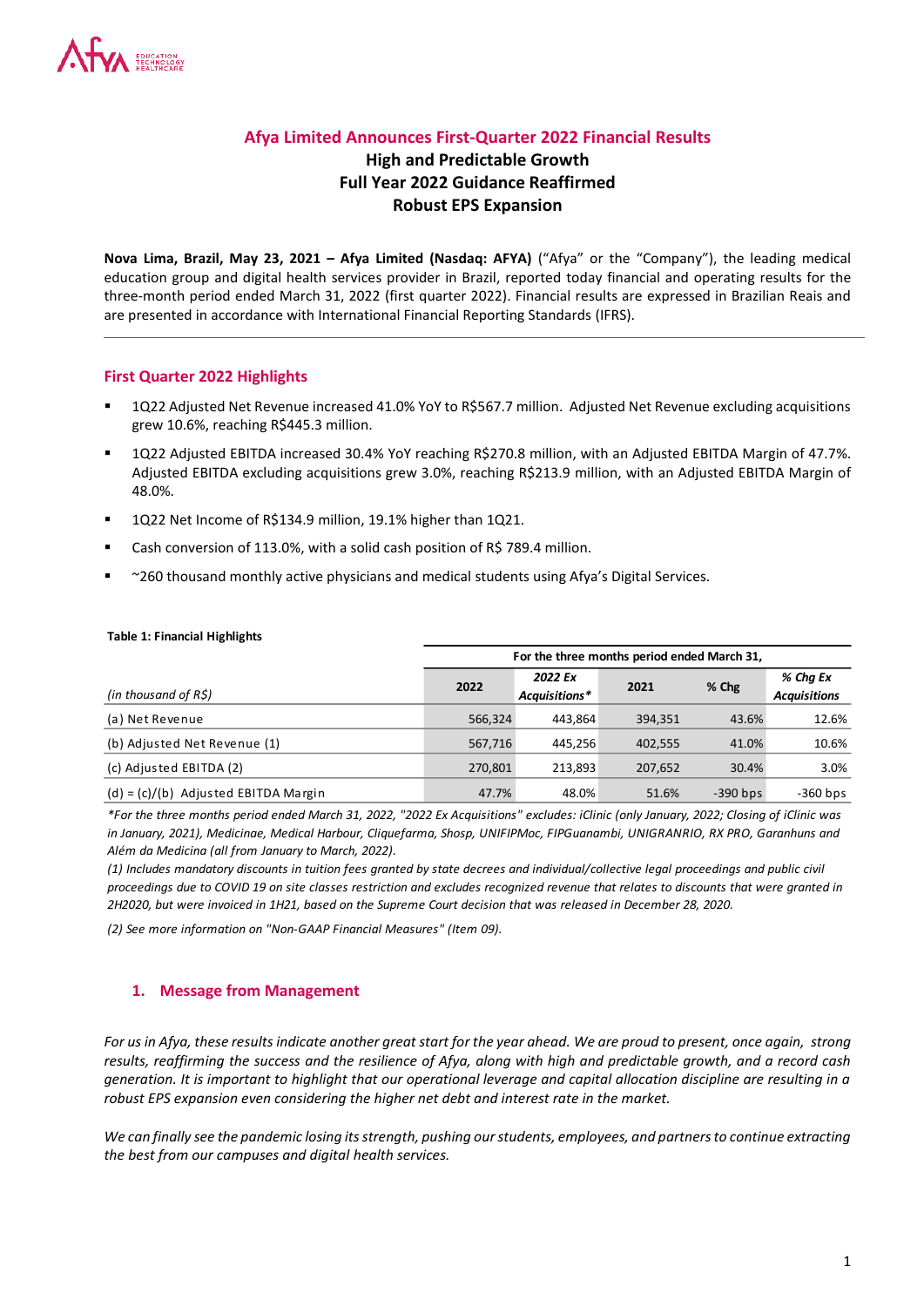

*One good example of that is our Continuing Education recovery in this quarter. After challenging periods, our practical classes are boosting again, as we've invested in an expansion plan that allowed us to more than double our campuses, launch new courses, and strengthen our intake process.* 

*As presented last month at our Investors and ESG Day, our digital services strategy is more thriving than ever. Throughout development and new acquisitions, our digital ecosystem is being built with multiple offerings, unlocking new interactions and revenue streams that go beyond the physicians, achieving pharma players, hospitals, labs and drugstores chains through our platforms, scratching the surface of a total addressable market of R\$28.4 billion.* 

*M&A remains a key growth strategy for us and we will continue to evaluate opportunities to deploy capital into strategic acquisitions. In addition to Além da Medicina and Cardiopapers, we are proud to announce today another business combination, our third of 2022: Glic, a free diabetes care and management app solution for physicians and patients, that uses technology to improve diabetes education and daily routine practices, connecting users, devices and health providers. This business combination represents Afya´s entering into the physician-patient relationship pillar and further strengthens Afya's digital services strategy and ecosystem. Also, we are committed to continuing to expand our undergrad medical operation granting at least 200 medical seats per year through M&A deals, as we also have a pipeline of more than 4,500 seats.*

*In the undergrad scenario, we've successfully consolidated our leadership in medical school seats in Brazil. The expansion of our offering in the undergrad business continues to grow strong, and, already in 2022, we have increased 200 operational seats with four new Mais Médicos authorized units by MEC, with operations to start in the second semester, along with 28 new seats from the UniSL Ji-Paraná campus. So far, Afya has reached 2,759 approved seats, representing almost 20 thousand students at maturity. Considering all acquisitions and seats approved by MEC, we've added 1,307 seats since our IPO and we have become extremely efficient in operating medical schools and we continue to see opportunities in this area. All this effort means one thing: that our medical education business remains, and will continue to be, the cornerstone of our business in the short and middle terms.*

*Regarding equity operations in the quarter, one is very important to be mentioned, even though it has happened after the quarter: this month, Afya was notified of the closing of the transaction where Bertelsmann SE& Co. KGaA, or "Bertelsmann", acquired 6,000,000 Class B common shares of Afya at the purchase price of US\$26.90 per share, from Nicolau Carvalho Esteves, Rosângela de Oliveira Tavares Esteves and NRE Capital Ventures Ltd. As a result of the closing of the transaction, Bertelsmann and the Esteves family will beneficially own ~57.5% and ~33.1% voting interest, and ~31% and ~17.9% of the total shares, respectively, in Afya. As previously said, we are delighted that Bertelsmann, one of the world's leading media companies with a significant footprint in the education sector, has evidenced its commitment to Afya's long-term strategy through its evaluation of increasing its stake. We look forward to continuing*  to benefit from the vision and commitment of the Esteves family with their significant shareholding and active *participation in our company.*

*Last, but not least, as also shown at our Investors and ESG Day, we've been making significant improvements in the environmental, social, and governance agenda, sequentially. Subjects related to climate change, clean energy powering, environmental governance, social impact on vulnerable areas, diversity agenda and corporate culture, human rights, relationship with the community, transparency and compliance, internal audit and cyber security were widely disclosed. I would like to invite all of you that could not participate in Afya's Investors and ESG Day to visit our Investor Relations website to check not only the video of the event but also our 2021 Sustainability Report, which we are proud to announce the availability simultaneously with this earnings release.*

*High and predictable growth, strong guidance for the year, and segments ramp-up: this proves how are we evolving and empowering our mission to become the reference in medical education and digital services, encouraging students and physicians to transform their ambitions into rewarding lifelong experiences. We are proud of our business and of what we have achieved so far, and also excited for what comes next during this year.* 

#### **2. Key Events in the Quarter:**

 Afya announced, on January 2022, that Júlio de Angeli, Vice President of Innovation & Digital Services, left the company for personal reasons. "We are grateful for the time Mr. de Angeli has spent with us developing our digital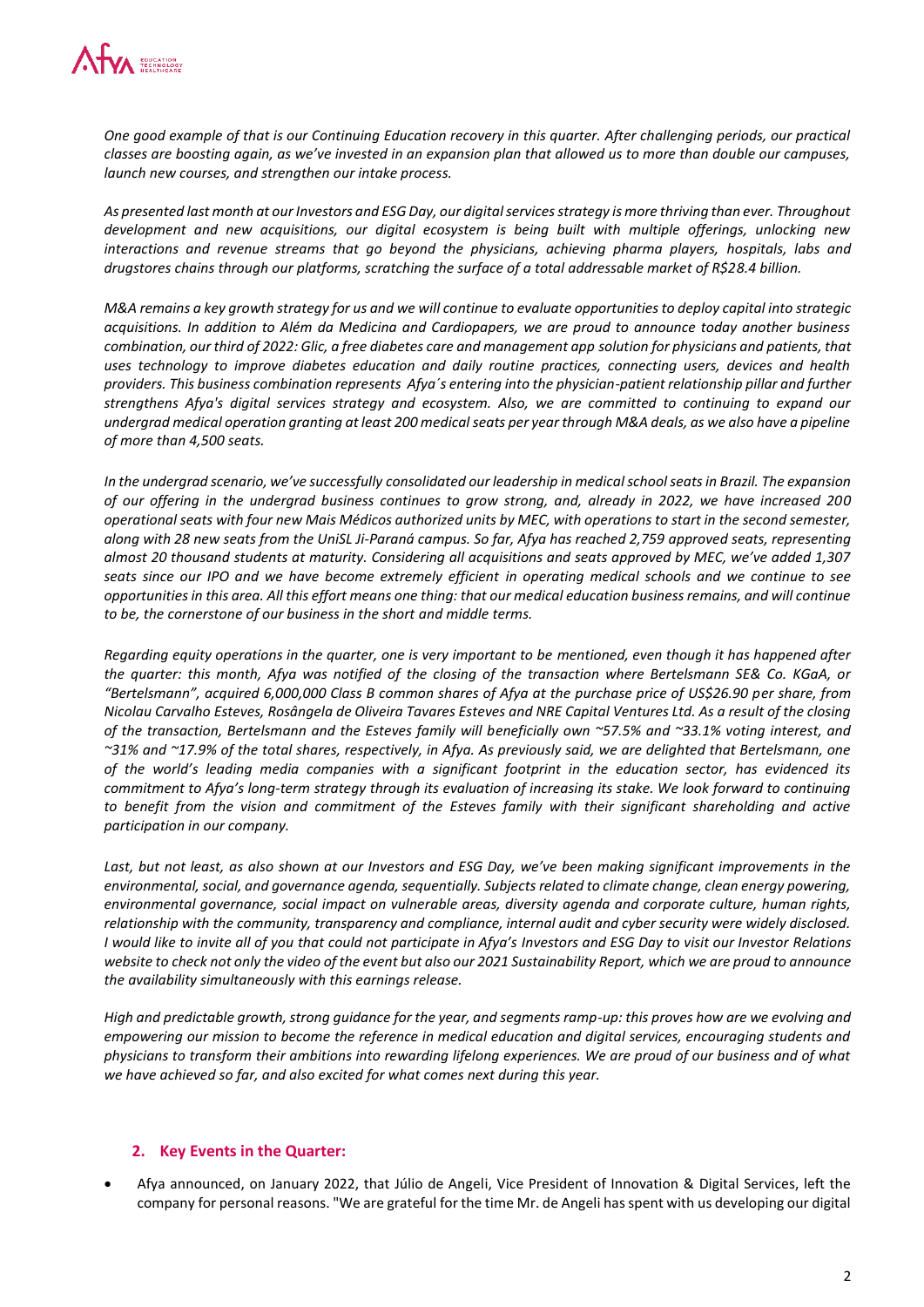

services strategy and we wish him all the best" said Virgilio Gibbon, our CEO. Lélio de Souza, who has joined Afya effective as of November 2021 and has 22 years of experience in tech companies, assumed the position of Vice President of Innovation & Digital Services.

- Third share repurchase program, on January 2022 after the completion of its second share repurchase program, which resulted in the purchase of 1,383,108 Class A common shares, the Board of Directors has approved a new share repurchase program. Under this share repurchase program, Afya may repurchase up to 1,874,457 of its outstanding Class A common shares, which represents 4% of its free float, in the open market, based on prevailing market prices, beginning on January 27, 2022 until the earlier of the completion of the repurchase or December 31, 2022, depending upon market conditions. During the three-month period ended March 31, 2022, the Company repurchased 1,204,424 shares.
- Reinforcing our ESG commitment, Afya announced, on January 2022, that it is one of 418 companies across 45 countries and regions to join the 2022 Bloomberg Gender-Equality Index (GEI), a modified market capitalizationweighted index that aims to track the performance of public companies committed to transparency in gender-data reporting. This reference index measures gender equality across five pillars: female leadership & talent pipeline, equal pay & gender pay parity, inclusive culture, anti-sexual harassment policies, and pro-women brand. Afya was included on this year's index for scoring above a global threshold established by Bloomberg to reflect disclosure and the achievement or adoption of best-in-class statistics and policies.
- Afya announced, on February 2022, that the Secretary of Regulation and Supervision of Higher Education of the Ministry of Education ("MEC") authorized the operations of the medical schools in Abaetutuba, in the State of Pará, and Itacoatiara, in the State of Amazonas, both under the Mais Médicos II program. With these authorizations, Afya reaches its third and fourth schools authorized to start operating under the Mais Medicos II program. Each medical school will contribute with 50 seats and, with that, Afya will reach 2,581 operating seats out of 2,731 approved seats.
- Afya announced, on March 2022, the acquisition of 100% of the total share capital of Além da Medicina, a medical content online platform for physicians and medical students that provides educational tools in addition to technical medical content that can assist them throughout their careers. Its robust content includes mentoring for residency, soft skills, finance, accounting, and investment basics for physicians. Além da Medicina had more than 4.000 subscribers in 2021, with a general NPS of 77 and almost 100.000 followers on Instagram. The company expects a R\$12.7 million gross revenue for 2022.
- Afya announced, on March 2022, that it was notified that an affiliate of Bertelsmann SE& Co. KGaA, or "Bertelsmann" has agreed to buy 6,000,000 Class B common shares of Afya at the purchase price of US\$26.90 per share, pursuant to a binding offer made by Nicolau Carvalho Esteves, Rosângela de Oliveira Tavares Esteves and NRE Capital Ventures Ltd (together with Nicolau Carvalho Esteves and Rosângela de Oliveira Tavares Esteves, the "Esteves Family"). Bertelsmann's acceptance of the offer remains subject to due diligence and Bertelsmann board approval. If the transaction proceeds, following the transaction, Bertelsmann and the Esteves family will beneficially own ~57.5% and ~33.1% voting interest, and ~31.0% and ~17.8% of the total shares respectively, in Afya. Afya was notified that if Bertelsmann accepts the offer, the Esteves family and Bertelsmann have agreed to amend Afya's articles of association and the current shareholder's agreement between Bertelsmann and the Esteves family in order to allow Bertelsmann to consolidate its investment in Afya under International Financial Reporting Standards as a controlling shareholder.
- Afya announced, on March 2022, that the Secretary of Regulation and Supervision of Higher Education of MEC authorized the operations of the medical schools in Bragança, in the State of Pará, and Manacapuru, in the State of Amazonas, both under Mais Médicos II program. With these authorizations, Afya reaches its fifth and sixth authorized schools to start operating under the Mais Medicos II program. Each medical school will contribute with 50 seats and with that, Afya will reach 2,681 operating seats out of 2,731 approved seats.
- Afya announced, on March 2022, that the Secretary of Regulation and Supervision of Higher Education of MEC authorized the increase of 28 seats of Centro Universitário São Lucas, in Ji-Parana located in the state of Rondônia. With the authorization, Afya reaches 2,759 approved seats, which will represent around 19,865 students at maturity, considering FIES and PROUNI.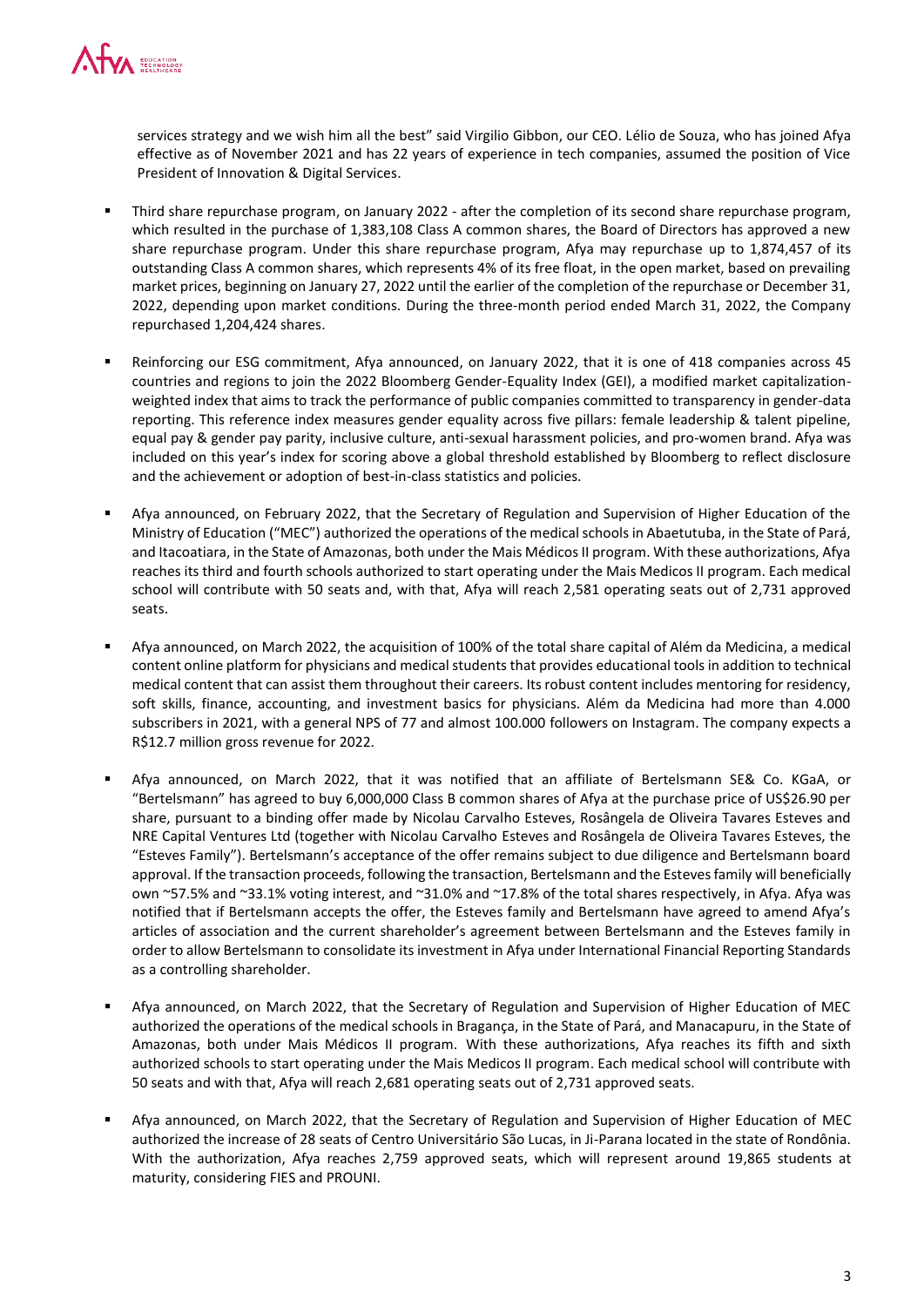

## **3. Subsequent Events in the Quarter**

- CardioPapers acquisition in April, 2022 CardioPapers is the main medical content and education platform in the Cardiology field, offering courses and books developed by physicians and for physicians, covering all phases of the medical career, aligned with Afya's overall business strategy.
- Afya announced, on April 2022, that Mr. Paulo Passoni, a board member since May 2021, has submitted his resignation letter as a member of the Board of Directors. Mrs. Maria Tereza Azevedo was appointed as his replacement effective as of April 19<sup>th</sup>.
- Afya announced, on April 2022, that the resolutions set out in its Notice of Annual General Meeting dated April 12, 2022 were duly passed at its Annual General Meeting held today: (1) the approval and ratification of Afya's financial statements as of and for the fiscal year ended December 31, 2021; and (2) the approval of the Amended and Restated Memorandum and Articles of Association available at Afya's website at https://ir.afya.com.br, subject to and with effect from Closing of the transaction disclosed in the Form 13D/A on March 4, 2022, between Esteves Family and Bertelsmann SE & Co. KGaA, accessible at the Company's website at https://ir.afya.com.br.
- Afya announced, on May 2022, that it was notified of the closing of the transactions where Bertelsmann acquired 6,000,000 Class B common shares of Afya at the purchase price of US\$26.90 per share, from Esteves Family. As a result of the closing of the transaction, Bertelsmann and the Esteves family will beneficially own ~57.5% and ~33.1% voting interest, and ~31.0% and ~17.8% of the total shares respectively, in Afya.
- **Glic acquisition in May, 2022 Glic is a free diabetes care and management app solution for physicians and patients** that uses technology to improve diabetes education and daily routine practices, connecting users, devices and health providers. This business combination represents Afya´s entering into the physician-patient relationship pillar.

## **4. Full Year 2022 Guidance Reaffirmed**

The Company is reaffirming its previously issued guidance for FY22 including the successfully concluded acceptances of new medical students for the first semester, ensuring 100% occupancy in all of its medical schools.

The guidance for FY2022 is defined in the following table:

| Guidance for 2022                                                                                 | Important considerations                                                                                                                                                                    |
|---------------------------------------------------------------------------------------------------|---------------------------------------------------------------------------------------------------------------------------------------------------------------------------------------------|
| 2022 Adjusted Net Revenue is expected<br>to be between R\$2,280.0 million -<br>R\$2,360.0 million | Includes four Mais Médicos units start operating in 2H22;                                                                                                                                   |
| 2022 Adjusted EBITDA is expected to be<br>between R\$935.0 million - R\$1,015<br>Imillion         | Includes Ji-Parana acquisition start operating in the 2H22;<br>Includes Além da Medicina acquisition;<br>Excludes any acquisition that may be concluded after the issuance of the guidance. |

## **5. 1Q22 Overview**

#### **Operational Review**

Afya is the only company offering educational and technological solutions to support physicians across every stage of the medical career, from undergraduate students in their medical school years through medical residency preparatory courses, medical specialization programs and continuing medical education. The Company also offers solutions to empower the physicians in their daily routine including supporting clinic decisions through mobile app subscription and delivering practice management tools through a Software as a Service (SaaS model).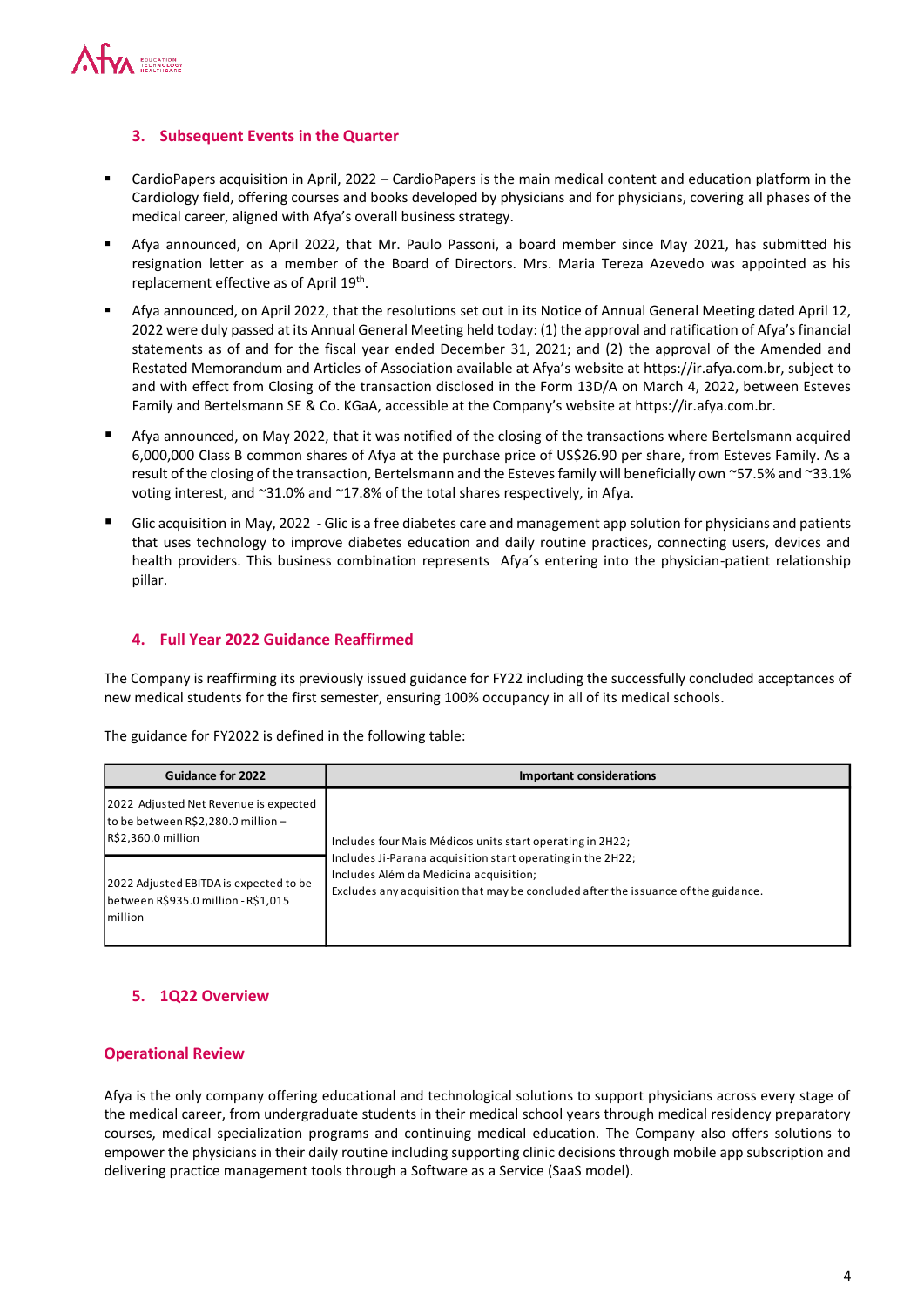

The Company reports results for three distinct business units. The first, Undergrad – medical schools, other healthcare programs and ex-health degrees. Revenue is generated from the monthly tuition fees the Company charges students enrolled in the undergraduate programs. The second, Continuing Education – specialization programs and graduate courses for physicians. Revenue is also generated from the monthly tuition fees the Company charges students enrolled in the specialization and graduate courses. The third is Digital Services – digital services offered by the Company at every stage of the medical career. This business unit is divided into: Content & Technology for Medical Education, Clinical Decision Software, Practice Management Tools & Electronic Medical Records, Physician-Patient Relationship, Telemedicine and Digital Prescription for physicians and provides access and demand for the healthcare players. Revenue is generated from printed books and e-books, which is recognized at the point in time when control is transferred to the customer and subscription fees (SaaS model).

#### **Key Revenue Drivers – Undergraduate Courses**

| <b>Table 2: Key Revenue Drivers</b>                             |         | Three months period ended March 31, |          |
|-----------------------------------------------------------------|---------|-------------------------------------|----------|
|                                                                 | 2022    | 2021                                | % Chg    |
| <b>Undergrad Programs</b>                                       |         |                                     |          |
| <b>MEDICAL SCHOOL</b>                                           |         |                                     |          |
| <b>Approved Seats</b>                                           | 2,759   | 2,143                               | 28.7%    |
| <b>Operating Seats</b>                                          | 2,481   | 1,893                               | 31.1%    |
| Total Students (end of period)                                  | 17,523  | 12,852                              | 36.3%    |
| <b>Average Total Students</b>                                   | 17,523  | 12,852                              | 36.3%    |
| Average Total Students (ex-Acquisitions)*                       | 14,023  | 12,852                              | 9.1%     |
| Tuition Fees (Total - R\$MM)                                    | 501,523 | 333,319                             | 50.5%    |
| Tuition Fees (ex-Acquisitions* - R\$MM)                         | 393,709 | 333,319                             | 18.1%    |
| Medical School Gross Avg. Ticket (ex-Acquisitions* - R\$/month) | 9,359   | 8,645                               | 8.3%     |
| Medical School Net Avg. Ticket (ex-Acquisitions* - R\$/month)   | 7,858   | 7,271                               | 8.1%     |
| UNDERGRADUATE HEALTH SCIENCE                                    |         |                                     |          |
| Total Students (end of period)                                  | 20,902  | 14,112                              | 48.1%    |
| <b>Average Total Students</b>                                   | 20,902  | 14,112                              | 48.1%    |
| Average Total Students (ex-Acquisitions)*                       | 13,408  | 14,112                              | $-5.0%$  |
| Tuition Fees (Total - R\$MM)                                    | 78,310  | 41,664                              | 88.0%    |
| Tuition Fees (ex-Acquisitions* - R\$MM)                         | 42,401  | 41,664                              | 1.8%     |
| <b>OTHER UNDERGRADUATE</b>                                      |         |                                     |          |
| Total Students (end of period)                                  | 24,209  | 13,167                              | 83.9%    |
| <b>Average Total Students</b>                                   | 24,209  | 13,167                              | 83.9%    |
| Average Total Students (ex-Acquisitions)*                       | 11,715  | 13,167                              | $-11.0%$ |
| Tuition Fees (Total - R\$MM)                                    | 69,182  | 42,999                              | 60.9%    |
| Tuition Fees (ex-Acquisitions* - R\$MM)                         | 37,948  | 42,999                              | $-11.7%$ |
| <b>TOTAL TUITION FEES</b>                                       |         |                                     |          |
| Tuition Fees (Total - R\$MM)                                    | 649,015 | 417,982                             | 55.3%    |
| Tuition Fees (ex-Acquisitions* - R\$MM)                         | 474,058 | 417,982                             | 13.4%    |

*\*For the three months period ended March 31, 2022 - "2022 Ex Acquisitions" excludes: UNIFIPMoc and FIPGuanambi (January to March, 2022; Closing of UNIFIPMoc and FIPGuanambi was in June, 2021), UNIGRANRIO (January to March, 2022; Closing of UNIGRANRIO was in August, 2021) and Garanhuns (January to March, 2021; Closing of Garanhuns was in November, 2021).*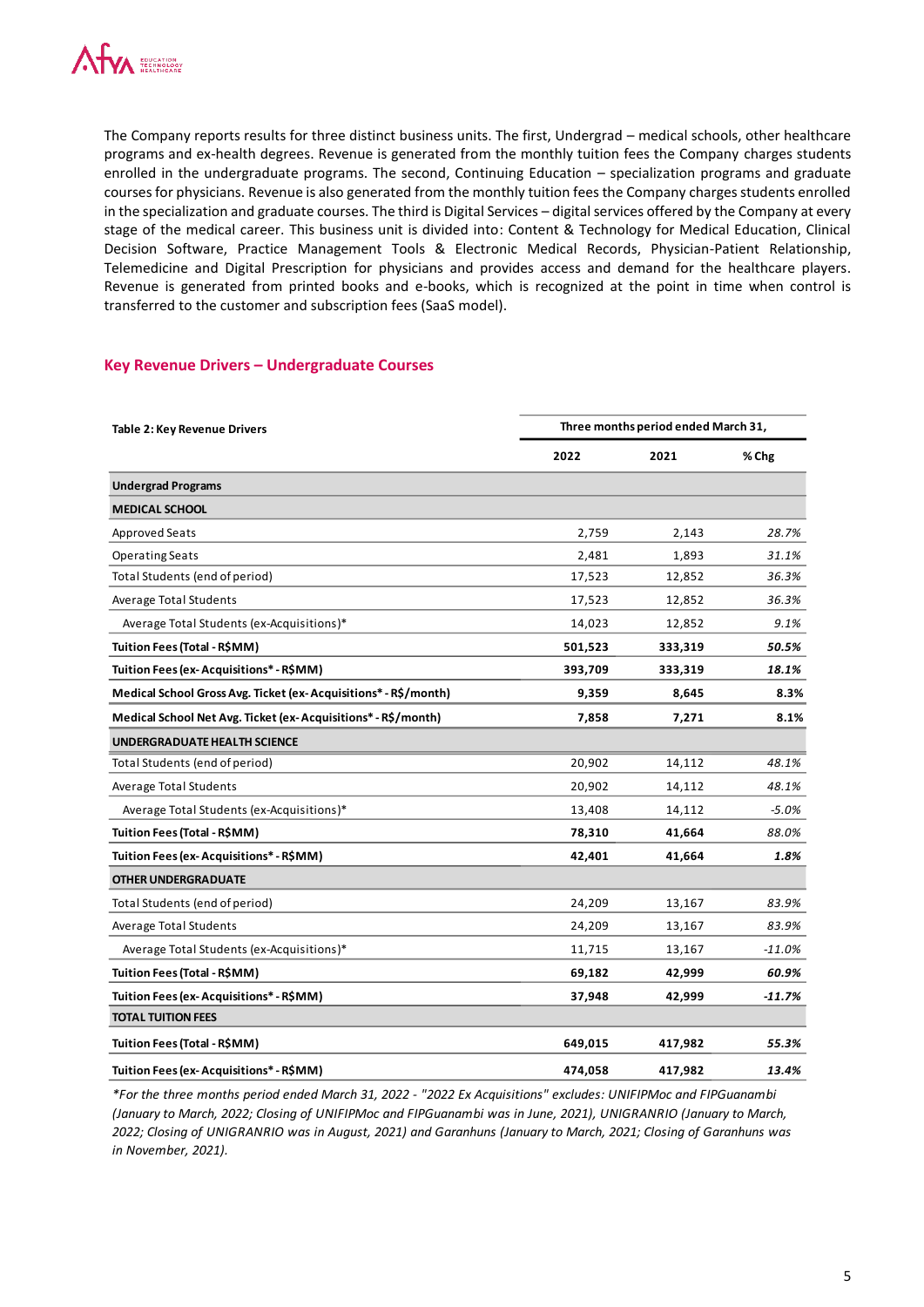

| Table 3: Key Revenue Drivers                              |         | Three months period ended March 31, |          |
|-----------------------------------------------------------|---------|-------------------------------------|----------|
|                                                           | 2022    | 2021                                | % Chg    |
| <b>Continuing Education</b>                               |         |                                     |          |
| <b>Medical Specialization &amp; Others</b>                |         |                                     |          |
| Total Students (end of period)                            | 3,479   | 3,698                               | $-5.9%$  |
| <b>Average Total Students</b>                             | 3,479   | 3,698                               | $-5.9%$  |
| Average Total Students (ex-Acquisitions)                  | 3,479   | 3,698                               | $-5.9%$  |
| Net Revenue from courses (Total - R\$MM)                  | 23,851  | 19,288                              | 23.7%    |
| Net Revenue from courses (ex-Acquisitions <sup>1</sup> )  | 23,851  | 19,288                              | 23.7%    |
| <b>Digital Services</b>                                   |         |                                     |          |
| <b>Content &amp; Technology for Medical Education</b>     |         |                                     |          |
| <b>Medcel Active Payers</b>                               |         |                                     |          |
| Prep Courses & CME-B2P                                    | 11,673  | 13,862                              | $-15.8%$ |
| Prep Courses & CME-B2B                                    | 4,574   | 1,842                               | 148.3%   |
| Além da Medicina Active Payers                            | 6,345   |                                     | n.a      |
| <b>Clinical Decision Software</b>                         |         |                                     |          |
| <b>Whitebook Active Payers</b>                            | 131,193 | 110,659                             | 18.6%    |
| <b>Clinical Management Tools<sup>2</sup></b>              |         |                                     |          |
| iClinic Active Payers                                     | 19,622  | 13,272                              | 47.8%    |
| <b>Shosp Active Payers</b>                                | 2,278   |                                     | n.a      |
| Digital Services Total Active Payers (end of period)      | 175,685 | 139,635                             | 25.8%    |
| Net Revenue from Services (Total - R\$MM)                 | 47,477  | 53,538                              | $-11.3%$ |
| Net Revenue - B2P                                         | 41,197  | 51,678                              | $-20.3%$ |
| Net Revenue - B2B                                         | 6,280   | 1,860                               | 237.6%   |
| Net Revenue From Services (ex-Acquisitions <sup>1</sup> ) | 40,742  | 53,538                              | $-23.9%$ |

#### **Key Revenue Drivers – Continuing Education and Digital Services**

*(1) For the three months period ended March 31, 2022 - "2022 Ex Acquisitions" excludes: iClinic (January, 2022; Closing of iClinic was in January, 2021), Medicinae (January to March, 2022; Closing of Medicinae was in March, 2021), Medical Harbour (January to March, 2022; Closing of Medical Harbour was in April, 2021), Cliquefarma (January to March, 2022; Closing of Cliquefarma was in April, 2021), Shosp (January to March, 2022; Closing of Shosp was in May, 2021), RX PRO (January to March, 2022; Closing of RX PRO was in October, 2021) and Além da Medicina (January to March, 2022; Closing of Além da Medicina was in March, 2022).*

*(2) Clinical management tools includes Telemedicine and Digital Prescription features.* 

#### **Key Operational Drivers – Digital Services**

Monthly Active Users (MaU) represents the number of unique individuals that consumed Digital Services content in each one of our products in the last 30 days of a specific period.

Monthly Active Unique Users (MUAU) represents the number of unique individuals, without overlap of users among products, in the last 30 days of a specific period. Since this concept is being implemented for the first time starting this quarter, historical metrics of MUAU could not be disclosed.

Total monthly active users reached approximately 260 thousand, 17.1% higher over the same period in the last year.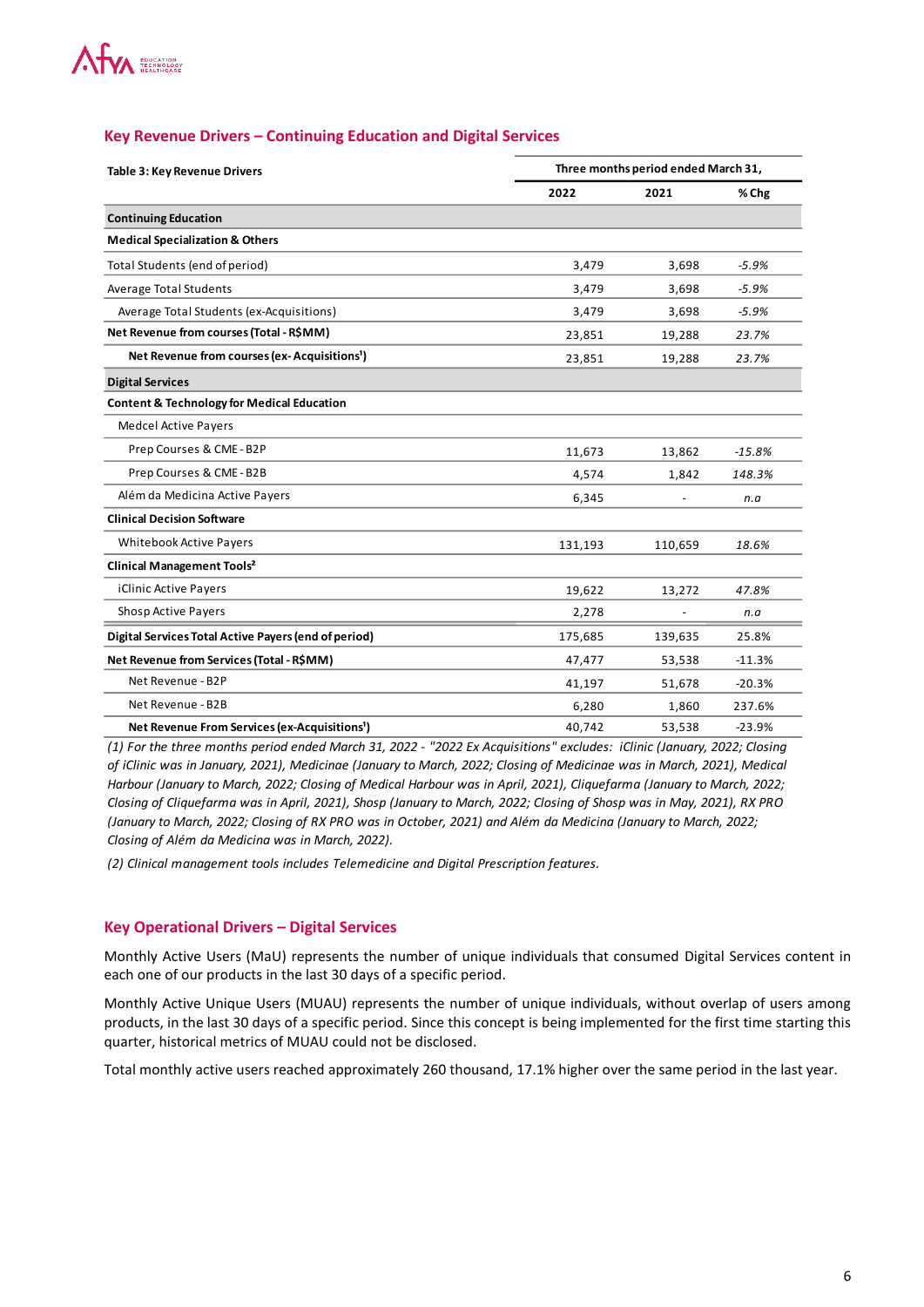

**Table 4: Key Operational Drivers for Digital Services - Monthly Active Users (MaU)**

|                                                       | 1022    | 1021    | % Chg YoY | 4021    | 3021    | <b>2Q21</b> |
|-------------------------------------------------------|---------|---------|-----------|---------|---------|-------------|
| <b>Content &amp; Technology for Medical Education</b> | 21.464  | 19.857  | 8.1%      | 16.205  | 20.015  | 18,968      |
| <b>Clinical Decision Software</b>                     | 218.313 | 173.959 | 25.5%     | 194.308 | 194.082 | 181,138     |
| Clinical Management Tools <sup>1</sup>                | 19.762  | 27.799  | $-28.9%$  | 37.030  | 32.909  | 32.968      |
| Total Monthly Active Users (MaU) - Digital Services   | 259,539 | 221.615 | 17.1%     | 247.543 | 247.006 | 233.074     |

*1) Clinical management tools includes Telemedicine and Digital Prescription features*

*2) Clinical management tools MAU excludes other users other than payors, starting in 1Q22*

#### **Table 5: Key Operational Drivers for Digital Services - Monthly Unique Active Users (MuaU)**

| 1022                                                                    |         |
|-------------------------------------------------------------------------|---------|
| Total Monthly Unique Active Users (MuaU) - Digital Services             | 242.374 |
| 1) Total Monthly Unique Active Users excludes non-integrated companies: |         |
| Medicinae, Shosp and Além da Medicina                                   |         |

#### **Seasonality**

Undergrad's and Continuing Education tuition revenues are related to the intake process and monthly tuition fees charged to students over the period thus the Company does not have significant fluctuations during the semester. Digital Services is comprised mostly by Medcel, Pebmed and iClinic revenues. While Pebmed and iClinic do not have significant fluctuation regarding seasonality, Medcel's revenue is concentrated in the first and last quarter of the year, as a result of the enrollments of Medcel's clients period. The majority of Medcel's revenues are derived from printed books and e-books, which are recognized at the point in time when control is transferred to the customer. Consequently, the Digital Services segment generally has higher revenues and results of operations in the first and last quarters of the year compared to the second and third quarters of the year.

#### **Revenue**

Adjusted Net Revenue for the first quarter of 2022 was R\$567.7 million, an increase of 41.0% over the same period of the prior year, mainly due to the maturation of medical seats, an increase in the average ticket of Medical programs and consolidation of acquisitions of medical schools and digital services. Adjusted Net Revenue also includes an impact of R\$ 1.4 million due to the remaining net temporary discounts in tuition fees granted by individual and collective legal proceedings and public civil proceedings related to COVID-19, that are expected to end during the second quarter.

Excluding acquisitions, Adjusted Net Revenue in the first quarter increased 10.6% YoY to R\$445.3 million, mainly due to the expansion of Undergrad and the Continuing Education recovery, which ended the first quarter with a 23.7% increase in net revenue, mainly due to the interruption of the effects of the COVID-19 pandemic. The growth in Adjusted Net Revenue was partially offset by Digital Services revenue, which decreased 23.9%, due to a lower performance of Medcel in the 1Q22, which was caused by higher competition in the Residency Preparatory market.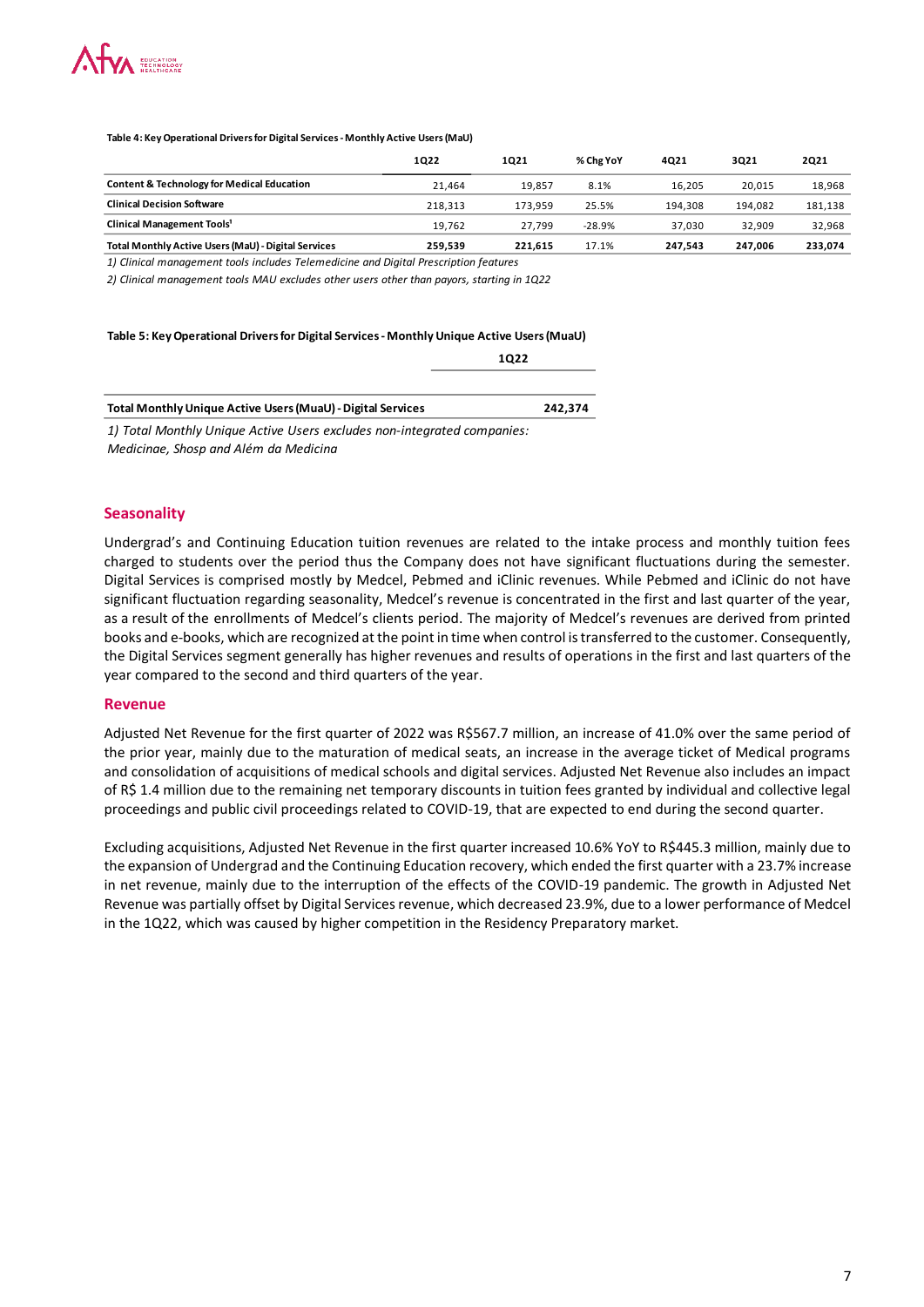| 2022 Ex<br>2022<br>Acquisitions*<br>Net Revenue Mix<br>Undergrad<br>495,395<br>379,670<br>Adjusted Undergrad <sup>1</sup><br>496,787<br>381,062<br>Continuing Education<br>23,851<br>23,851<br>47,477<br>Digital Services<br>40,742<br>399<br>Inter-segment transactions<br><b>Total Reported Net Revenue</b><br>566,324<br>443,864<br>Total Adjusted Net Revenue <sup>1</sup><br>567,716<br>445,256<br>*For the three months period ended March 31, 2022, "2022 Ex Acquisitions" excludes: iClinic (only January,<br>2022; Closing of iClinic was in January, 2021), Medicinae, Medical Harbour, Cliquefarma, Shosp, UNIFIPMoc,<br>FIPGuanambi, UNIGRANRIO, RX PRO, Garanhuns and Além da Medicina (all from January to March, 2022).<br>(1) Includes mandatory discounts in tuition fees granted by state decrees and individual/collective legal<br>proceedings and public civil proceedings due to COVID 19 on site classes restriction and excludes recognized<br>revenue that relates to discounts that were granted in 2H2020, but were invoiced in 1H21, based on the<br>Supreme Court decision that was released in December 28, 2020.<br>(2) See more information on "Non-GAAP Financial Measures" (Item 09).<br><b>Adjusted EBITDA</b><br>Adjusted EBITDA for the three-month period ended March 31, 2022 increased 30.4% to R\$ 270.8 million, up from<br>R\$ 207.7 million in the same period of the prior year, while the Adjusted EBITDA Margin decreased 390 basis points to<br>47.7%, mainly due to consolidations of acquisitions with lower EBITDA Margins and a decrease in Medcel Net Revenue,<br>mainly due to higher competition in the Residency Preparatory market.<br>Excluding acquisitions, Adjusted EBITDA for the three months period ended March 31, 2022 increased 3.0% YoY to R\$<br>213.9 million from R\$ 207.7 million, while the Adjusted EBITDA Margin decreased 360 basis points to 48.0%, mainly due<br>to Medcel lower results.<br><b>Table 7: Adjusted EBITDA</b><br>(in thousands of R\$)<br>Adjusted EBITDA | 399 -   | 2021<br>321,852<br>330,056<br>19,288<br>53,538<br>327<br>394,351 | % Chg<br>53.9%<br>50.5%<br>23.7%<br>$-11.3%$<br>n.a<br>43.6% | % Chg Ex<br><b>Acquisitions</b> | 18.0%<br>15.5%<br>23.7%<br>-23.9% |                                 |
|---------------------------------------------------------------------------------------------------------------------------------------------------------------------------------------------------------------------------------------------------------------------------------------------------------------------------------------------------------------------------------------------------------------------------------------------------------------------------------------------------------------------------------------------------------------------------------------------------------------------------------------------------------------------------------------------------------------------------------------------------------------------------------------------------------------------------------------------------------------------------------------------------------------------------------------------------------------------------------------------------------------------------------------------------------------------------------------------------------------------------------------------------------------------------------------------------------------------------------------------------------------------------------------------------------------------------------------------------------------------------------------------------------------------------------------------------------------------------------------------------------------------------------------------------------------------------------------------------------------------------------------------------------------------------------------------------------------------------------------------------------------------------------------------------------------------------------------------------------------------------------------------------------------------------------------------------------------------------------------------------------------------------------------------------------|---------|------------------------------------------------------------------|--------------------------------------------------------------|---------------------------------|-----------------------------------|---------------------------------|
|                                                                                                                                                                                                                                                                                                                                                                                                                                                                                                                                                                                                                                                                                                                                                                                                                                                                                                                                                                                                                                                                                                                                                                                                                                                                                                                                                                                                                                                                                                                                                                                                                                                                                                                                                                                                                                                                                                                                                                                                                                                         |         |                                                                  |                                                              |                                 |                                   |                                 |
|                                                                                                                                                                                                                                                                                                                                                                                                                                                                                                                                                                                                                                                                                                                                                                                                                                                                                                                                                                                                                                                                                                                                                                                                                                                                                                                                                                                                                                                                                                                                                                                                                                                                                                                                                                                                                                                                                                                                                                                                                                                         |         |                                                                  |                                                              |                                 |                                   |                                 |
|                                                                                                                                                                                                                                                                                                                                                                                                                                                                                                                                                                                                                                                                                                                                                                                                                                                                                                                                                                                                                                                                                                                                                                                                                                                                                                                                                                                                                                                                                                                                                                                                                                                                                                                                                                                                                                                                                                                                                                                                                                                         |         |                                                                  |                                                              |                                 |                                   |                                 |
|                                                                                                                                                                                                                                                                                                                                                                                                                                                                                                                                                                                                                                                                                                                                                                                                                                                                                                                                                                                                                                                                                                                                                                                                                                                                                                                                                                                                                                                                                                                                                                                                                                                                                                                                                                                                                                                                                                                                                                                                                                                         |         |                                                                  |                                                              |                                 |                                   |                                 |
|                                                                                                                                                                                                                                                                                                                                                                                                                                                                                                                                                                                                                                                                                                                                                                                                                                                                                                                                                                                                                                                                                                                                                                                                                                                                                                                                                                                                                                                                                                                                                                                                                                                                                                                                                                                                                                                                                                                                                                                                                                                         |         |                                                                  |                                                              |                                 |                                   |                                 |
|                                                                                                                                                                                                                                                                                                                                                                                                                                                                                                                                                                                                                                                                                                                                                                                                                                                                                                                                                                                                                                                                                                                                                                                                                                                                                                                                                                                                                                                                                                                                                                                                                                                                                                                                                                                                                                                                                                                                                                                                                                                         |         |                                                                  |                                                              |                                 |                                   |                                 |
|                                                                                                                                                                                                                                                                                                                                                                                                                                                                                                                                                                                                                                                                                                                                                                                                                                                                                                                                                                                                                                                                                                                                                                                                                                                                                                                                                                                                                                                                                                                                                                                                                                                                                                                                                                                                                                                                                                                                                                                                                                                         |         |                                                                  |                                                              |                                 | n.a                               |                                 |
|                                                                                                                                                                                                                                                                                                                                                                                                                                                                                                                                                                                                                                                                                                                                                                                                                                                                                                                                                                                                                                                                                                                                                                                                                                                                                                                                                                                                                                                                                                                                                                                                                                                                                                                                                                                                                                                                                                                                                                                                                                                         |         |                                                                  |                                                              |                                 | 12.6%                             |                                 |
|                                                                                                                                                                                                                                                                                                                                                                                                                                                                                                                                                                                                                                                                                                                                                                                                                                                                                                                                                                                                                                                                                                                                                                                                                                                                                                                                                                                                                                                                                                                                                                                                                                                                                                                                                                                                                                                                                                                                                                                                                                                         |         | 402,555                                                          | 41.0%                                                        |                                 | 10.6%                             |                                 |
|                                                                                                                                                                                                                                                                                                                                                                                                                                                                                                                                                                                                                                                                                                                                                                                                                                                                                                                                                                                                                                                                                                                                                                                                                                                                                                                                                                                                                                                                                                                                                                                                                                                                                                                                                                                                                                                                                                                                                                                                                                                         |         |                                                                  |                                                              |                                 |                                   |                                 |
|                                                                                                                                                                                                                                                                                                                                                                                                                                                                                                                                                                                                                                                                                                                                                                                                                                                                                                                                                                                                                                                                                                                                                                                                                                                                                                                                                                                                                                                                                                                                                                                                                                                                                                                                                                                                                                                                                                                                                                                                                                                         |         |                                                                  |                                                              |                                 |                                   |                                 |
|                                                                                                                                                                                                                                                                                                                                                                                                                                                                                                                                                                                                                                                                                                                                                                                                                                                                                                                                                                                                                                                                                                                                                                                                                                                                                                                                                                                                                                                                                                                                                                                                                                                                                                                                                                                                                                                                                                                                                                                                                                                         |         | For the three months period ended March 31,                      |                                                              |                                 |                                   |                                 |
|                                                                                                                                                                                                                                                                                                                                                                                                                                                                                                                                                                                                                                                                                                                                                                                                                                                                                                                                                                                                                                                                                                                                                                                                                                                                                                                                                                                                                                                                                                                                                                                                                                                                                                                                                                                                                                                                                                                                                                                                                                                         | 2022    | 2022 Ex<br>Acquisitions*                                         | 2021                                                         |                                 | % Chg                             | % Chg Ex<br><b>Acquisitions</b> |
|                                                                                                                                                                                                                                                                                                                                                                                                                                                                                                                                                                                                                                                                                                                                                                                                                                                                                                                                                                                                                                                                                                                                                                                                                                                                                                                                                                                                                                                                                                                                                                                                                                                                                                                                                                                                                                                                                                                                                                                                                                                         | 270,801 | 213,893                                                          |                                                              | 207,652                         | 30.4%                             | 3.0%                            |
| % Margin                                                                                                                                                                                                                                                                                                                                                                                                                                                                                                                                                                                                                                                                                                                                                                                                                                                                                                                                                                                                                                                                                                                                                                                                                                                                                                                                                                                                                                                                                                                                                                                                                                                                                                                                                                                                                                                                                                                                                                                                                                                | 47.7%   | 48.0%                                                            |                                                              | 51.6% -390 bps                  |                                   | $-360$ bps                      |
| *For the three months period ended March 31, 2022, "2022 Ex Acquisitions" excludes: iClinic (only January, 2022; Closing of iClinic<br>was in January, 2021), Medicinae, Medical Harbour, Cliquefarma, Shosp, UNIFIPMoc, FIPGuanambi, UNIGRANRIO, RX PRO,<br>Garanhuns and Além da Medicina (all from January to March, 2022).<br><b>Adjusted Net Income</b><br>Net Income for the first quarter of 2022 was R\$134.9 million, an increase of 19.1% over the same period of the prior<br>year. Net Income results were mainly affected by an increase of 141.4% in finance expenses, especially due to a higher                                                                                                                                                                                                                                                                                                                                                                                                                                                                                                                                                                                                                                                                                                                                                                                                                                                                                                                                                                                                                                                                                                                                                                                                                                                                                                                                                                                                                                         |         |                                                                  |                                                              |                                 |                                   |                                 |

#### **Adjusted EBITDA**

#### *Table 7: Adjusted EBITDA*

| (in thousands of $R\hat{S}$ ) |         | For the three months period ended March 31, |         |                |                                 |
|-------------------------------|---------|---------------------------------------------|---------|----------------|---------------------------------|
|                               | 2022    | 2022 Ex<br>Acquisitions*                    | 2021    | $%$ Chg        | % Cha Ex<br><b>Acquisitions</b> |
| Adjusted EBITDA               | 270.801 | 213.893                                     | 207.652 | 30.4%          | 3.0%                            |
| % Margin                      | 47.7%   | 48.0%                                       |         | 51.6% -390 bps | -360 bps                        |

#### **Adjusted Net Income**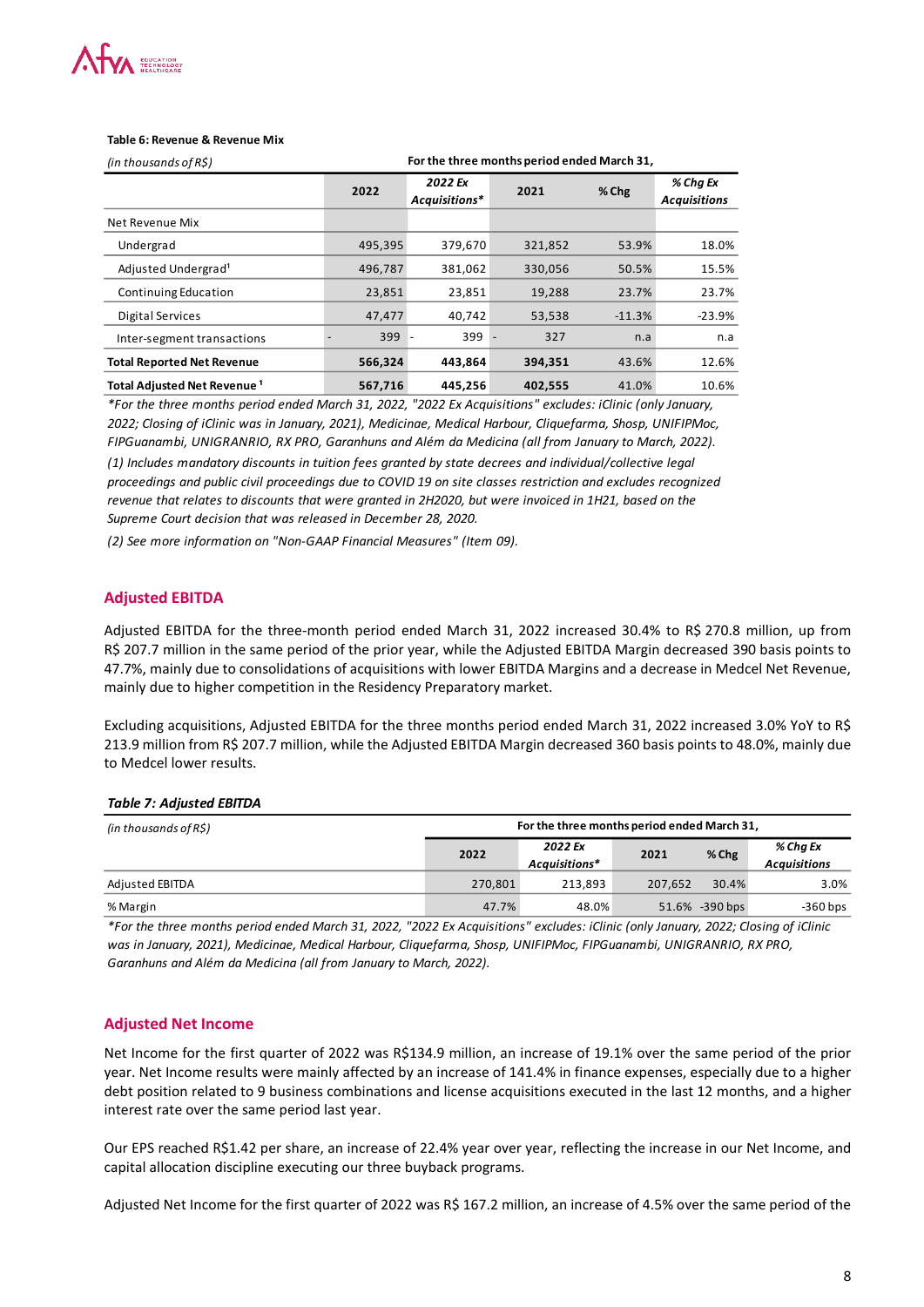prior year. The difference between Net Income and Adjusted Net Income in this quarter was reduced mainly related to decreases of 39.8% and 79.1% in non-recurring expenses and in share-based compensation, respectively.

#### *Table 8: Adjusted Net Income*

| (in thousands of $R\hat{S}$ )                            | For the three months period ended March 31, |         |          |
|----------------------------------------------------------|---------------------------------------------|---------|----------|
|                                                          | 2022                                        | 2021    | % Chg    |
| Net income                                               | 134,942                                     | 113,348 | 19.1%    |
| Amortization of customer relationships and trademark (1) | 18,283                                      | 14,317  | 27.7%    |
| Share-based compensation                                 | 2,929                                       | 14,009  | $-79.1%$ |
| Non-recurring expenses:                                  | 11,027                                      | 18,315  | $-39.8%$ |
| - Integration of new companies (2)                       | 4,171                                       | 3,023   | 38.0%    |
| - M&A advisory and due diligence (3)                     | 1,212                                       | 1,811   | $-33.1%$ |
| - Expansion projects (4)                                 | 602                                         | 1,227   | $-50.9%$ |
| - Restructuring expenses (5)                             | 3,650                                       | 4,050   | $-9.9%$  |
| - Mandatory Discounts in Tuition Fees (6)                | 1,392                                       | 8,204   | $-83.0%$ |
| <b>Adjusted Net Income</b>                               | 167,181                                     | 159,989 | 4.5%     |
| Basic earnings per share - R\$ (7)                       | 1.42                                        | 1.16    | 22.4%    |

*(1) Consists of amortization of customer relationships and trademark recorded under business combinations.*

*(2) Consists of expenses related to the integration of newly acquired companies.*

*(3) Consists of expenses related to professional and consultant fees in connection with due diligence services for our M&A transactions.*

*(4) Consists of expenses related to professional and consultant fees in connection with the opening of new campuses.*

*(5) Consists of expenses related to the employee redundancies in connection with the organizational restructuring of our acquired companies.*

*(6) Consists of mandatory discounts in tuition fees granted by state decrees, individual/collective legal proceedings and public civil proceedings due to COVID 19 on site classes restriction and excludes recognized revenue that relates to discounts that were granted in 2H2020, but were invoiced in 1H21, based on the Supreme Court decision that was released in December 28, 2020.* 

*(7) Basic earnings per share: Net Income/Average number of shares in the period (ex-treasury).*

## **Cash and Debt Position**

For the three-month period ended March 31, 2022, Afya reported Adjusted Cash Flow from Operations of R\$293.6 million, up from R\$194.1 million in the same period of the previous year, an increase of 51.3% YoY, boosted by the solid operational result.

Operating Cash Conversion Ratio for the three-month period ended March 31, 2022, was 113.0%, compared with 102.5% in the same period of the previous year. This increase was mainly due to a decrease in the growth of the trade receivables comparing 1Q22 over FY2021, mainly affected by the end of the grace period of tuition renegotiation that occurred in 2020 and highly affected the 1Q21 and the enrollment renewals.

Cash and cash equivalents on March 31, 2022 were R\$ 789.4 million, a decrease of 18.2% over the same period in 2021.

On March 31, 2022, net debt, excluding the effect of IFRS 16, totaled R\$1,368.7 million, compared with net debt of R\$230.0 million in the same period in 2021, mainly due to payments related to (a) 9 business combinations and license acquisitions executed in the last 12 months, totaling R\$1,184.5 million; (b) shares repurchase program of R\$237.7 million, executed in the last 12 months and (c) investments activities in properties, equipment and intangibles (excluding license acquisitions) totaling R\$213.4 million in the last 12 months, that were partially offset by the R\$730.3 million cash generation from March 31, 2021 through March 31, 2022. The following table shows more information regarding the cost of debt for the first quarter, considering loans and financing and accounts payable to selling shareholders.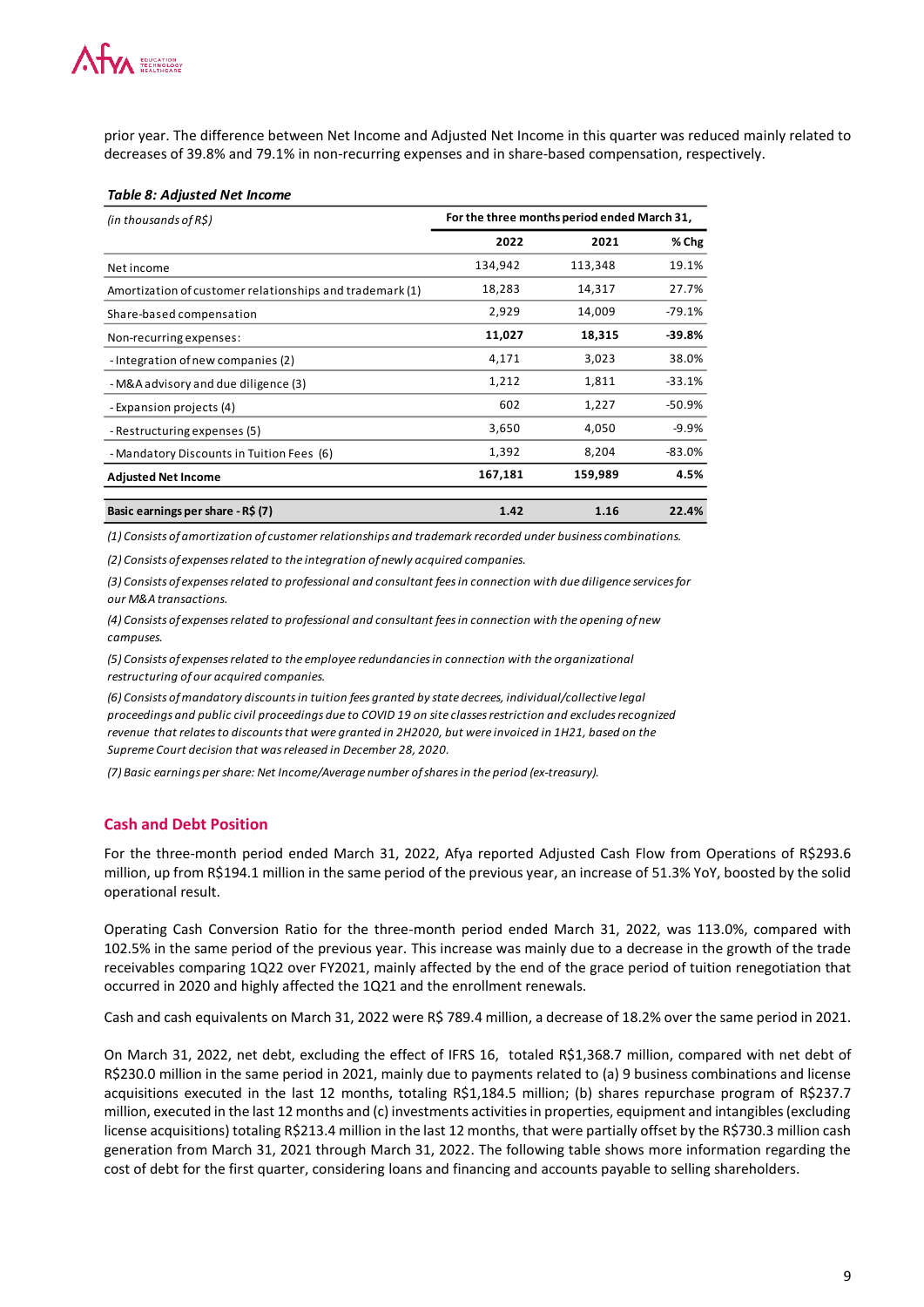

#### *Table 9: Gross Debt and Average Cost of Debt*

| (in thousands of $R\hat{S}$ )            |                   | For the three months period ended March 31, |                     |         |
|------------------------------------------|-------------------|---------------------------------------------|---------------------|---------|
|                                          |                   |                                             | <b>Cost of Debt</b> |         |
|                                          | <b>Gross Debt</b> | <b>Duration (Years)</b>                     | per year            | $%CDI*$ |
| Loans and financing: Softbank            | 823               | 4.2                                         | 6.5%                | 65%     |
| Loans and financing: Others              | 566               | 1.3                                         | 11.9%               | 116%    |
| Accounts payable to selling shareholders | 769               | 1.5                                         | 10.2%               | 100%    |
| Average                                  |                   | 2.5                                         | 9.2%                | 90%     |

*\*Based on the annualized Interbank Certificates of Deposit ("CDI") rate for the period as a reference: 1Q22: ~10.06% p.y.*

| Table 10: Operating Cash Conversion Ratio Reconciliation    |         | For the three months period ended March 31, |          |
|-------------------------------------------------------------|---------|---------------------------------------------|----------|
| (in thousands of $R\hat{S}$ )                               |         | Considering the adoption of IFRS 16         |          |
|                                                             | 2022    | 2021                                        | % Chg    |
| (a) Cash flow from operations                               | 278,715 | 179,279                                     | 55.5%    |
| (b) Income taxes paid                                       | 14,850  | 14,801                                      | 0.3%     |
| $(c) = (a) + (b)$ Adjusted cash flow from operations        | 293,565 | 194,080                                     | 51.3%    |
| (d) Adjusted EBITDA                                         | 270,801 | 207,652                                     | 30.4%    |
| (e) Non-recurring expenses:                                 | 11,027  | 18,315                                      | $-39.8%$ |
| -Integration of new companies (1)                           | 4,171   | 3,023                                       | 38.0%    |
| - M&A advisory and due diligence (2)                        | 1,212   | 1,811                                       | $-33.1%$ |
| - Expansion projects (3)                                    | 602     | 1,227                                       | $-50.9%$ |
| - Restructuring Expenses (4)                                | 3,650   | 4,050                                       | $-9.9%$  |
| - Mandatory Discounts in Tuition Fees (5)                   | 1,392   | 8,204                                       | $-83.0%$ |
| $(f) = (d) - (e)$ Adjusted EBITDA ex-non-recurring expenses | 259,774 | 189,337                                     | 37.2%    |
| $(g) = (a) / (f)$ Operating cash conversion ratio           | 113.0%  | 102.5%                                      | 1050 bps |

*(1) Consists of expenses related to the integration of newly acquired companies.* 

*(2) Consists of expenses related to professional and consultant fees in connection with due diligence services for M&A transactions.*

*(3) Consists of expenses related to professional and consultant fees in connection with the opening of new campuses.*

*(4) Consists of expenses related to the employee redundancies in connection with the organizational restructuring of acquired companies.*

*(5) Consists of mandatory discounts in tuition fees granted by state decrees and individual/collective legal proceedings and public civil proceedings due to COVID 19 on site classes restriction and excludes recognized revenue that relates to discounts that were granted in 2H2020, but were invoiced in 1H21, based on the Supreme Court decision that was released in December 28, 2020.*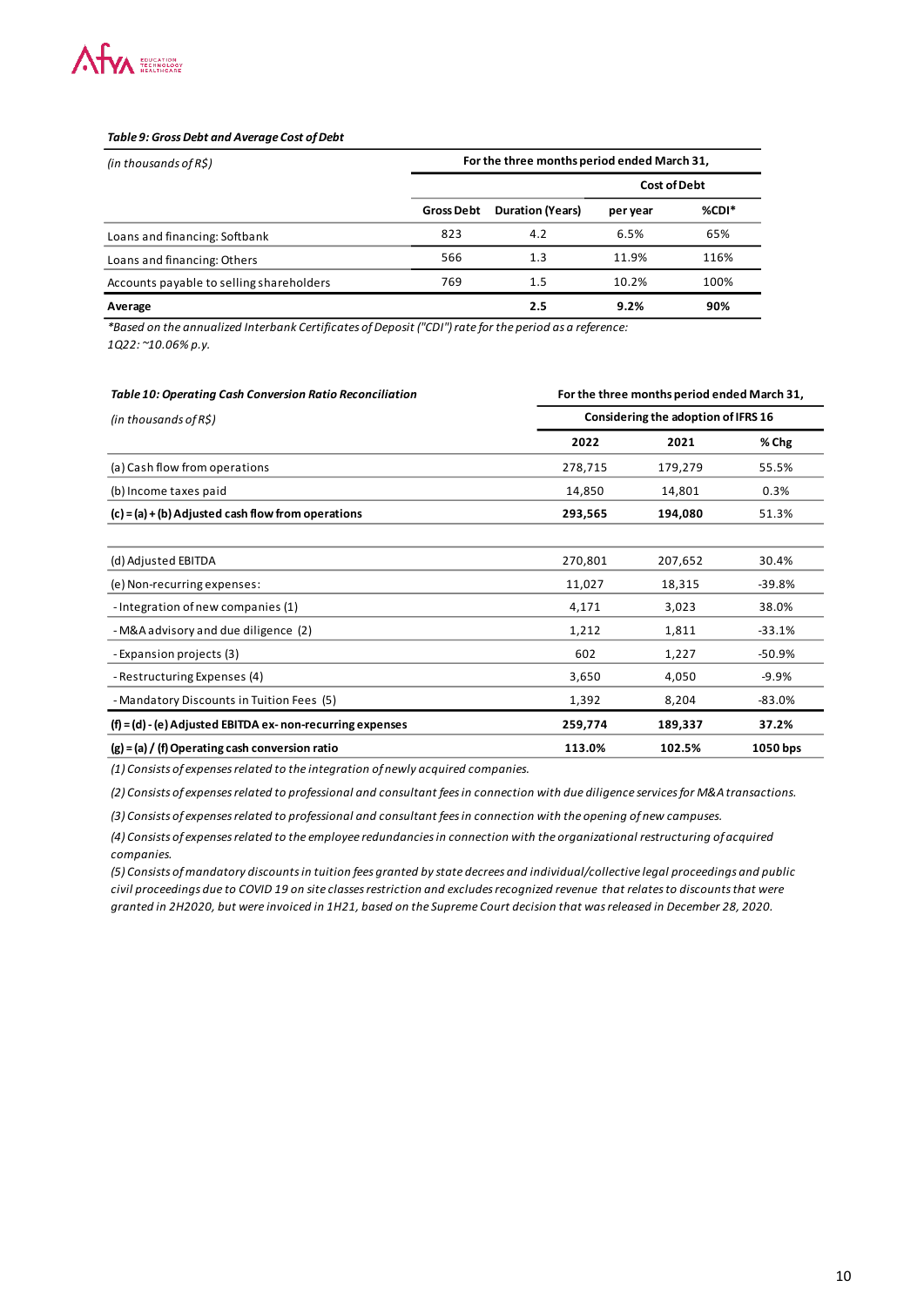# **WA EDUCATION**

| (+) Cash and Cash Equivalents                                                                                                                                                                                                                                                                                                                                                                                                                                                                                                                                                                                                                                                                                                                                                                                                                                                         | <b>1Q22</b>                                 | FY2021               |               | 1Q21               | % Chg              |
|---------------------------------------------------------------------------------------------------------------------------------------------------------------------------------------------------------------------------------------------------------------------------------------------------------------------------------------------------------------------------------------------------------------------------------------------------------------------------------------------------------------------------------------------------------------------------------------------------------------------------------------------------------------------------------------------------------------------------------------------------------------------------------------------------------------------------------------------------------------------------------------|---------------------------------------------|----------------------|---------------|--------------------|--------------------|
|                                                                                                                                                                                                                                                                                                                                                                                                                                                                                                                                                                                                                                                                                                                                                                                                                                                                                       | 789,435                                     | 748,562              | % Chg<br>5.5% | 965,546            | $-18.2%$           |
| Cash and Bank Deposits                                                                                                                                                                                                                                                                                                                                                                                                                                                                                                                                                                                                                                                                                                                                                                                                                                                                | 42,648                                      | 88,487               | $-51.8%$      | 41,191             | 3.5%               |
| Cash Equivalents                                                                                                                                                                                                                                                                                                                                                                                                                                                                                                                                                                                                                                                                                                                                                                                                                                                                      | 746,787                                     |                      |               |                    |                    |
|                                                                                                                                                                                                                                                                                                                                                                                                                                                                                                                                                                                                                                                                                                                                                                                                                                                                                       |                                             | 660,075              | 13.1%<br>1.0% | 924,355<br>620,928 | $-19.2%$<br>123.7% |
| (-) Loans and Financing<br>Current                                                                                                                                                                                                                                                                                                                                                                                                                                                                                                                                                                                                                                                                                                                                                                                                                                                    | 1,388,841                                   | 1,374,876            |               | 115,089            | 24.0%              |
| Non-Current                                                                                                                                                                                                                                                                                                                                                                                                                                                                                                                                                                                                                                                                                                                                                                                                                                                                           | 142,654                                     | 128,720              | 10.8%<br>0.0% |                    | 146.4%             |
| (-) Accounts Payable to Selling Shareholders                                                                                                                                                                                                                                                                                                                                                                                                                                                                                                                                                                                                                                                                                                                                                                                                                                          | 1,246,187<br>698,413                        | 1,246,156<br>679,826 | 2.7%          | 505,839<br>499,309 | 39.9%              |
| Current                                                                                                                                                                                                                                                                                                                                                                                                                                                                                                                                                                                                                                                                                                                                                                                                                                                                               | 264,520                                     | 239,849              | 10.3%         | 193,692            | 36.6%              |
| Non-Current                                                                                                                                                                                                                                                                                                                                                                                                                                                                                                                                                                                                                                                                                                                                                                                                                                                                           | 433,893                                     | 439,977              | $-1.4%$       | 305,617            | 42.0%              |
| (-) Other Short and Long Term Obligations                                                                                                                                                                                                                                                                                                                                                                                                                                                                                                                                                                                                                                                                                                                                                                                                                                             | 70,880                                      | 72,726               | $-2.5%$       | 75,329             | -5.9%              |
| (=) Net Debt (Cash) excluding IFRS 16                                                                                                                                                                                                                                                                                                                                                                                                                                                                                                                                                                                                                                                                                                                                                                                                                                                 | 1,368,699                                   | 1,378,866            | $-0.7%$       | 230,020            | 495.0%             |
| (-) Lease Liabilities                                                                                                                                                                                                                                                                                                                                                                                                                                                                                                                                                                                                                                                                                                                                                                                                                                                                 | 733,420                                     | 714,085              | 2.7%          | 466,204            | 57.3%              |
| Current                                                                                                                                                                                                                                                                                                                                                                                                                                                                                                                                                                                                                                                                                                                                                                                                                                                                               | 27,750                                      | 24,955               | 11.2%         | 65,999             | -58.0%             |
|                                                                                                                                                                                                                                                                                                                                                                                                                                                                                                                                                                                                                                                                                                                                                                                                                                                                                       |                                             |                      |               |                    | 76.3%              |
|                                                                                                                                                                                                                                                                                                                                                                                                                                                                                                                                                                                                                                                                                                                                                                                                                                                                                       |                                             |                      |               |                    |                    |
| Non-Current                                                                                                                                                                                                                                                                                                                                                                                                                                                                                                                                                                                                                                                                                                                                                                                                                                                                           | 705,670<br>2,102,119                        | 689,130<br>2,092,951 | 2.4%<br>0.4%  | 400,205<br>696,224 | 201.9%             |
|                                                                                                                                                                                                                                                                                                                                                                                                                                                                                                                                                                                                                                                                                                                                                                                                                                                                                       |                                             |                      |               |                    |                    |
|                                                                                                                                                                                                                                                                                                                                                                                                                                                                                                                                                                                                                                                                                                                                                                                                                                                                                       | For the three months period ended March 31, |                      |               |                    |                    |
|                                                                                                                                                                                                                                                                                                                                                                                                                                                                                                                                                                                                                                                                                                                                                                                                                                                                                       | 2022<br>2021                                | % Chg                |               |                    |                    |
|                                                                                                                                                                                                                                                                                                                                                                                                                                                                                                                                                                                                                                                                                                                                                                                                                                                                                       | 76,759                                      | 133.2%<br>32,922     |               |                    |                    |
|                                                                                                                                                                                                                                                                                                                                                                                                                                                                                                                                                                                                                                                                                                                                                                                                                                                                                       | 30,670                                      | 33.0%<br>23,056      |               |                    |                    |
| Net Debt (Cash) with IFRS 16<br><b>CAPEX</b><br>Capital expenditures is consisting of the purchase of property and equipment and intangible assets, including<br>expenditures mainly related to the expansion and maintenance of our campuses and headquarters including leasehold<br>improvements, and the development of new solutions in the digital segment, among others.<br>For the first quarter of 2022, CAPEX went from R\$32.9 million to R\$76.8 million, an increase of 133.2% over the same<br>period of the prior year, due to higher expenditures related to intangible assets, mainly explained by the R\$24.4 millior<br>earn-out related to the 28 additional seats of Centro Universitário São Lucas, in Ji-Parana, that was approved in March<br>2022.<br>Table 12: CAPEX<br>(in thousands of R\$)<br><b>CAPEX</b><br>Property and equipment<br>Intanglibe assets | 46,088                                      | 9,866<br>367.1%      |               |                    |                    |
| - Licenses                                                                                                                                                                                                                                                                                                                                                                                                                                                                                                                                                                                                                                                                                                                                                                                                                                                                            | 24,408                                      |                      | n.a.          |                    |                    |

# **CAPEX**

#### *Table 12: CAPEX*

| (in thousands of $R\hat{S}$ ) | For the three months period ended March 31, |        |        |
|-------------------------------|---------------------------------------------|--------|--------|
|                               | 2022                                        | 2021   | % Chg  |
| <b>CAPEX</b>                  | 76,759                                      | 32,922 | 133.2% |
| Property and equipment        | 30,670                                      | 23,056 | 33.0%  |
| Intanglibe assets             | 46,088                                      | 9,866  | 367.1% |
| -Licenses                     | 24.408                                      |        | n.a.   |
| - Others                      | 21,680                                      | 9,866  | 119.7% |

## **ESG Metrics**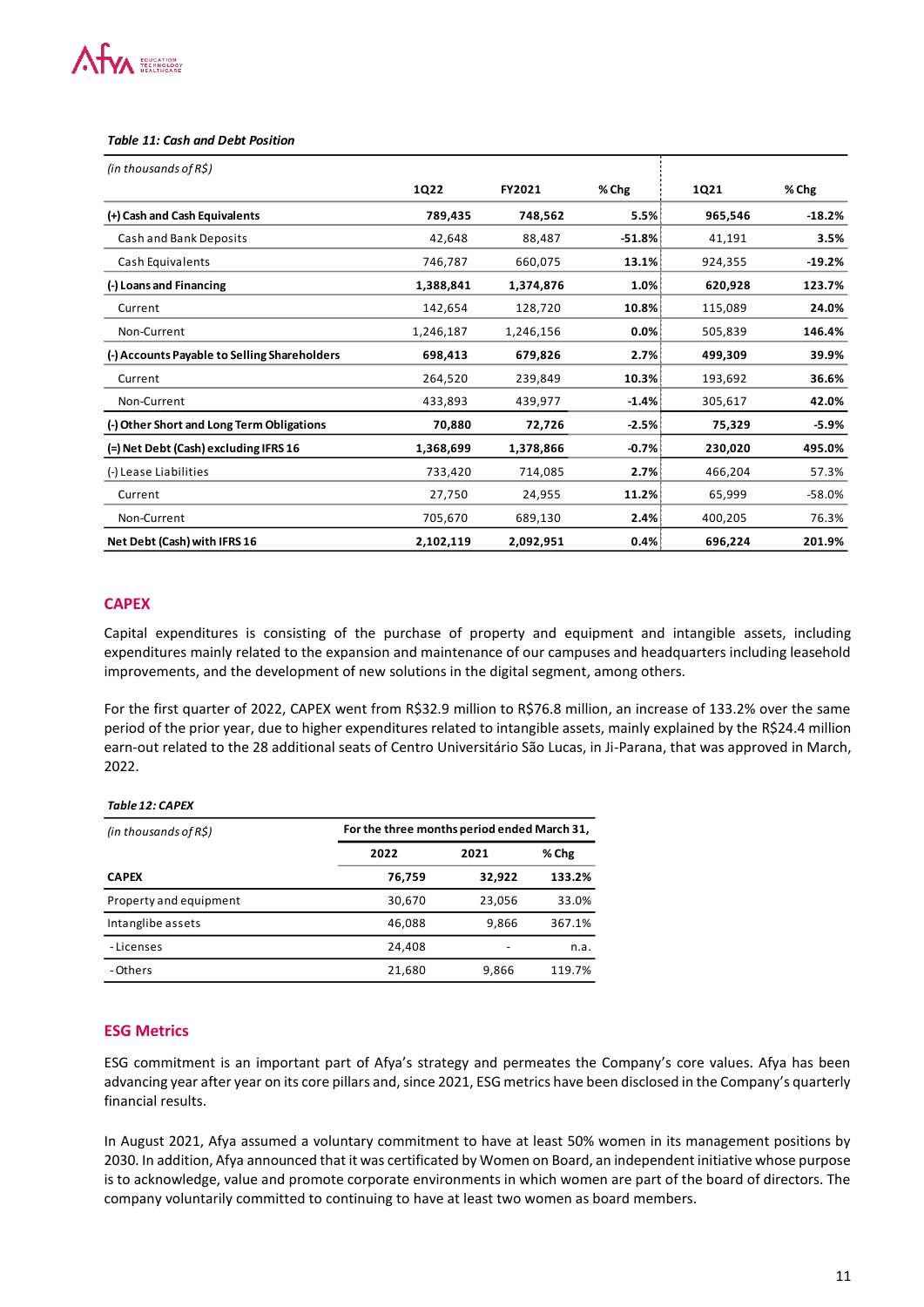

On January 2022, Afya announced that it is one of 418 companies across 45 countries and regions to join the 2022 Bloomberg Gender-Equality Index (GEI), a modified market capitalization-weighted index that aims to track the performance of public companies committed to transparency in gender-data reporting. This reference index measures gender equality across five pillars: female leadership & talent pipeline, equal pay & gender pay parity, inclusive culture, anti-sexual harassment policies, and pro-women brand. Afya was included on this year's index for scoring above a global threshold established by Bloomberg to reflect disclosure and the achievement or adoption of best-in-class statistics and policies.

Simultaneously with the quarterly results, we are also proud to announce Afya's 2021 Sustainability Report.

We have consolidated our leadership position in Medical Education, and continued our inroads into the Digital Medical Services segment, which is consistent with our proposal to be the physician's partner in all stages of their academic training and professional journey. This strategy, which guides our business, as well as its unfolding, is detailed in the report, along with the results achieved from our operations. In it, we have also gathered information on our Management structure and ESG practices, in addition to the socio-environmental impacts we produce through our operations.

This material, as it has been since our 1st edition, was prepared based on the guidelines laid down by the Global Reporting Initiative (GRI), which is the international benchmark for the preparation of sustainability reports. To depict the impacts of our operations on society and the environment, we have complemented the information with elements from the approach determined by the International Integrated Reporting Council (IIRC), the institution that sets the parameters for Integrated Reports.

For the purpose of providing more information to those who wish to assess our performance as regards ESG practices, we have incorporated some indicators from the Sustainability Accounting Standards Board (SASB), an international organization that establishes parameters for a better analysis of these topics. We have also indicated, throughout the report, how our initiatives contribute to achieving the goals established by global movements led by the United Nations Organization (UNO): the Global Compact, to which we have been a signatory since 2020, and by the 2030 Agenda, which unfolds in the Sustainable Development Goals (SDGs).

The 2021 Sustainability Report can be found at:<https://ir.afya.com.br/> >> Corporate Governance >> Sustainability.

|                | Table 12: ESG Metrics |                                                                              | 1Q22      | 1Q21      | 2020      | 2019      |
|----------------|-----------------------|------------------------------------------------------------------------------|-----------|-----------|-----------|-----------|
| #              | GRI                   | Governance and Employee Management                                           |           |           |           |           |
| $\mathbf{1}$   | $405 - 1$             | Number of employees                                                          | 8,528     | 6,012     | 6,100     | 3,369     |
| $\overline{2}$ | $405 - 1$             | Percentage of female employees                                               | 56%       | 55%       | 55%       | 57%       |
| 3              | $405 - 1$             | Percentage of female employees in the board of directors*                    | 18%       | 18%       | 18%       | 22%       |
| 4              | 102-24                | Percentage of independent member in the board of directors                   | 36%       | 36%       | 36%       | 22%       |
|                |                       | Environmental                                                                |           |           |           |           |
| $\overline{4}$ | $302 - 1$             | Total energy consumption (kWh)                                               | 2,757,942 | 1,877,353 | 6,428,382 | 5,928,450 |
| 4.1            | $302 - 1$             | Consumption per campus                                                       | 72,577    | 69,532    | 257,135   | 395,230   |
| 5              | $302 - 1$             | % supplied by distribution companies                                         | 78.5%     | 90.0%     | 87.4%     | 96.2%     |
| 6              | $302 - 1$             | % supplied by other sources                                                  | 21.5%     | 10.0%     | 12.6%     | 3.8%      |
|                |                       | Social                                                                       |           |           |           |           |
| 8              | $413 - 1$             | Number of free clinical consultations offered by Afya                        | 80,751    | 62,096    | 427,184   | 270,000   |
| 9              |                       | Number of physicians graduated in Afya's campuses                            | 16,597    | n.a       | 12,691    | 8,306     |
| 10             | $201 - 4$             | Number of students with financing and scholarship programs (FIES and PROUNI) | 8,223     | 5,789     | 4,999     | 2,808     |
| 11             |                       | % students with scholarships over total undergraduate students               | 13.1%     | 15.9%     | 13.7%     | 11.7%     |
| 12             | $413 - 1$             | Hospital, clinics and city halls partnerships                                | 1,816     | 432       | 432       | 60        |
|                |                       |                                                                              |           |           |           |           |

*\*Considering deliberations approved on April 29, 2022, the number of female employees represents 27% of the board of directors.*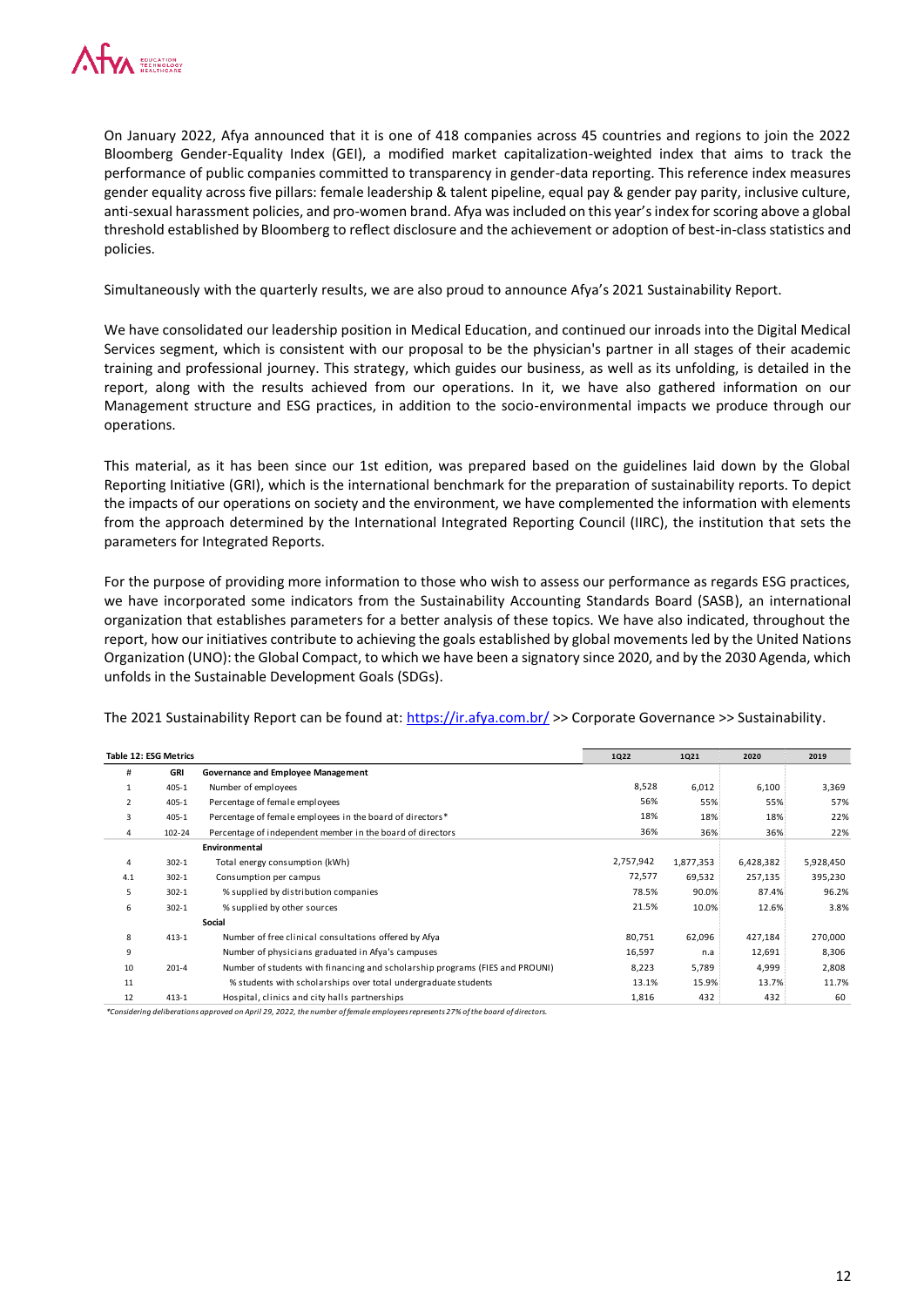

#### **6. Conference Call and Webcast Information**

**When:** May 23, 2021 at 5:00 p.m. ET.

**Who:** Mr. Virgilio Gibbon, Chief Executive Officer Mr. Luis André Blanco, Chief Financial Officer Ms. Renata Costa Couto, Head of Investor Relations

**Dial-in**: Brazil: +55 11 4680 6788 or +55 11 4700 9668 or +55 21 3958 7888 or +55 11 4632 2236 or +55 11 4632 2237

United States: +1 312 626 6799 or +1 929 205 6099 or +1 301 715 8592 or +1 346 248 7799 or +1 669 900 6833 or +1 253 215 8782

Webinar ID: 916 1547 5303

Other Numbers: <https://afya.zoom.us/u/aenU85FCu>

**OR** 

**Webcast:** <https://afya.zoom.us/j/91615475303>

Webinar ID: 916 1547 5303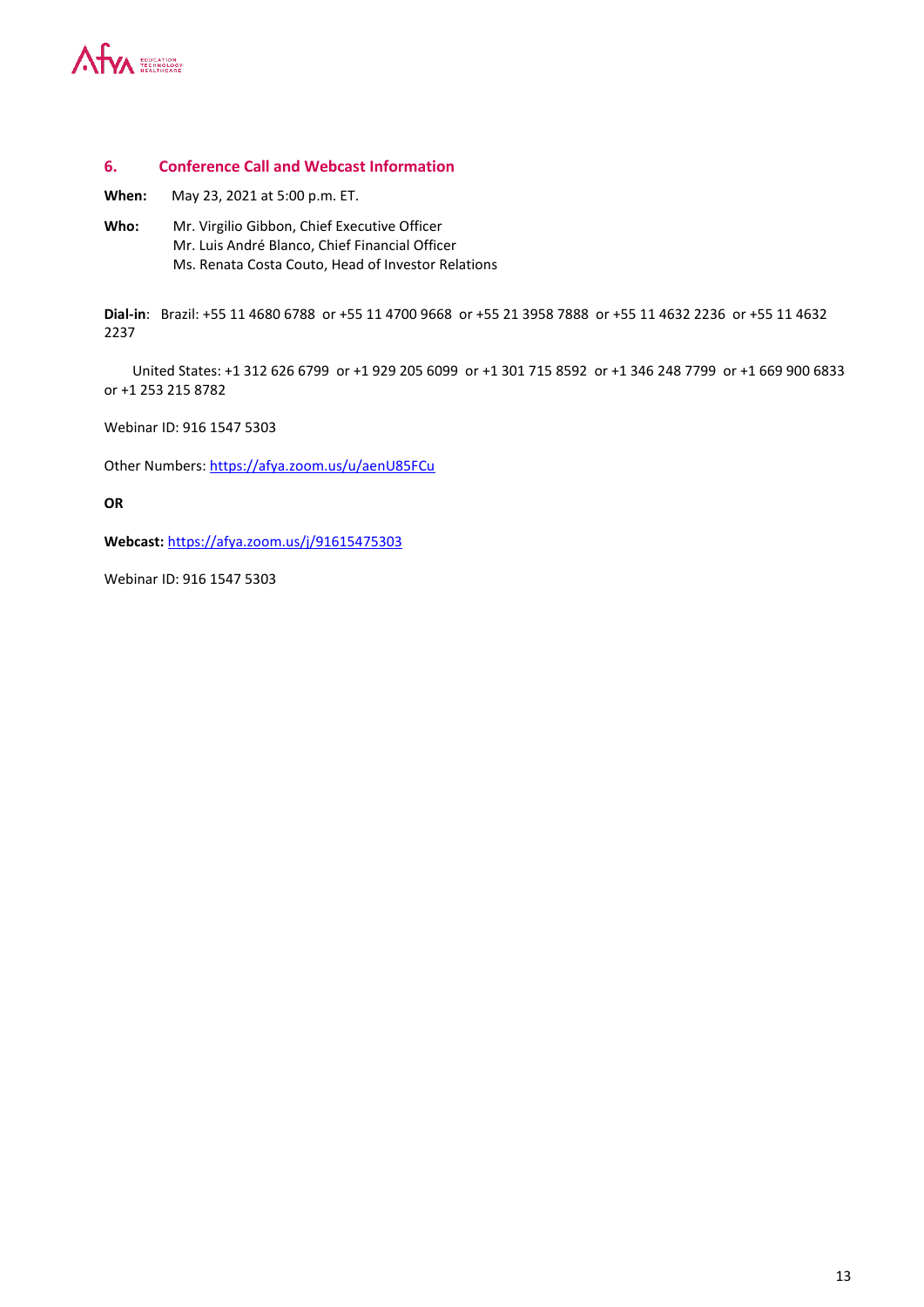

# **7. About Afya Limited (Nasdaq: AFYA)**

Afya is the leading medical education group in Brazil based on number of medical school seats. It delivers an end-toend physician-centric ecosystem that serves and empowers students to be lifelong medical learners, from the moment they enroll as medical students, through their medical residency preparation, graduate program, and continuing medical education activities. Afya also offers content and clinical decision applications for healthcare professionals through its products WhiteBook, Nursebook and Portal PEBMED. For more information, please visit [www.afya.com.br.](http://www.afya.com.br/)

## **8. Forward – Looking Statements**

This press release contains forward-looking statements within the meaning of the Private Securities Litigation Reform Act of 1995, which statements involve substantial risks and uncertainties. All statements other than statements of historical fact could be deemed forward looking, and include risks and uncertainties related to statements about our competition; our ability to attract, upsell and retain students; our ability to increase tuition prices and prep course fees; our ability to anticipate and meet the evolving needs of students and professors; our ability to source and successfully integrate acquisitions; general market, political, economic, and business conditions; and our financial targets such as revenue, share count and IFRS and non-IFRS financial measures including gross margin, operating margin, net income (loss) per diluted share, and free cash flow. Forward-looking statements by their nature address matters that are, to different degrees, uncertain, such as statements about the potential impacts of the COVID-19 pandemic on our business operations, financial results and financial position and the Brazilian economy.

The Company undertakes no obligation to update any forward-looking statements made in this press release to reflect events or circumstances after the date of this press release or to reflect new information or the occurrence of unanticipated events, except as required by law. The achievement or success of the matters covered by such forwardlooking statements involves known and unknown risks, uncertainties and assumptions. If any such risks or uncertainties materialize or if any of the assumptions prove incorrect, our results could differ materially from the results expressed or implied by the forward-looking statements we make. Readers should not rely upon forward-looking statements as predictions of future events. Forward-looking statements represent management's beliefs and assumptions only as of the date such statements are made. Further information on these and other factors that could affect the Company's financial results are included in the filings made with the United States Securities and Exchange Commission (SEC) from time to time, including the section titled "Risk Factors" in the most recent Rule 434(b) prospectus. These documents are available on the SEC Filings section of the investor relations section of our website at: [https://ir.afya.com.br/.](https://ir.afya.com.br/)

## **9. Non-GAAP Financial Measures**

To supplement the Company's consolidated financial statements, which are prepared and presented in accordance with International Financial Reporting Standards as issued by the International Accounting Standards Board—IASB, Afya uses Adjusted EBITDA and Operating Cash Conversion Ratio information, which are non-GAAP financial measures, for the convenience of investors. A non-GAAP financial measure is generally defined as one that intends to measure financial performance but excludes or includes amounts that would not be equally adjusted in the most comparable GAAP measure.

Afya calculates Adjusted EBITDA as net income plus/minus net financial result plus income taxes expense plus depreciation and amortization plus interest received on late payments of monthly tuition fees, plus share-based compensation plus/minus share of income of associate plus/minus non-recurring expenses. The calculation of Adjusted Net Income is net income plus amortization of customer relationships and trademark, plus share-based compensation. We calculate Operating Cash Conversion Ratio as the cash flow from operations, adjusted with income taxes paid divided by Adjusted EBITDA plus/minus non-recurring expenses.

Management presents Adjusted EBITDA, because it believes these measures provide investors with a supplemental measure of financial performance of the core operations that facilitates period-to-period comparisons on a consistent basis. Afya also presents Operating Cash Conversion Ratio because it believes this measure provides investors with a measure of how efficiently the Company converts EBITDA into cash. The non-GAAP financial measures described in this prospectus are not a substitute for the IFRS measures of earnings. Additionally, calculations of Adjusted EBITDA and Operating Cash Conversion Ratio may be different from the calculations used by other companies, including competitors in the education services industry, and therefore, Afya's measures may not be comparable to those of other companies.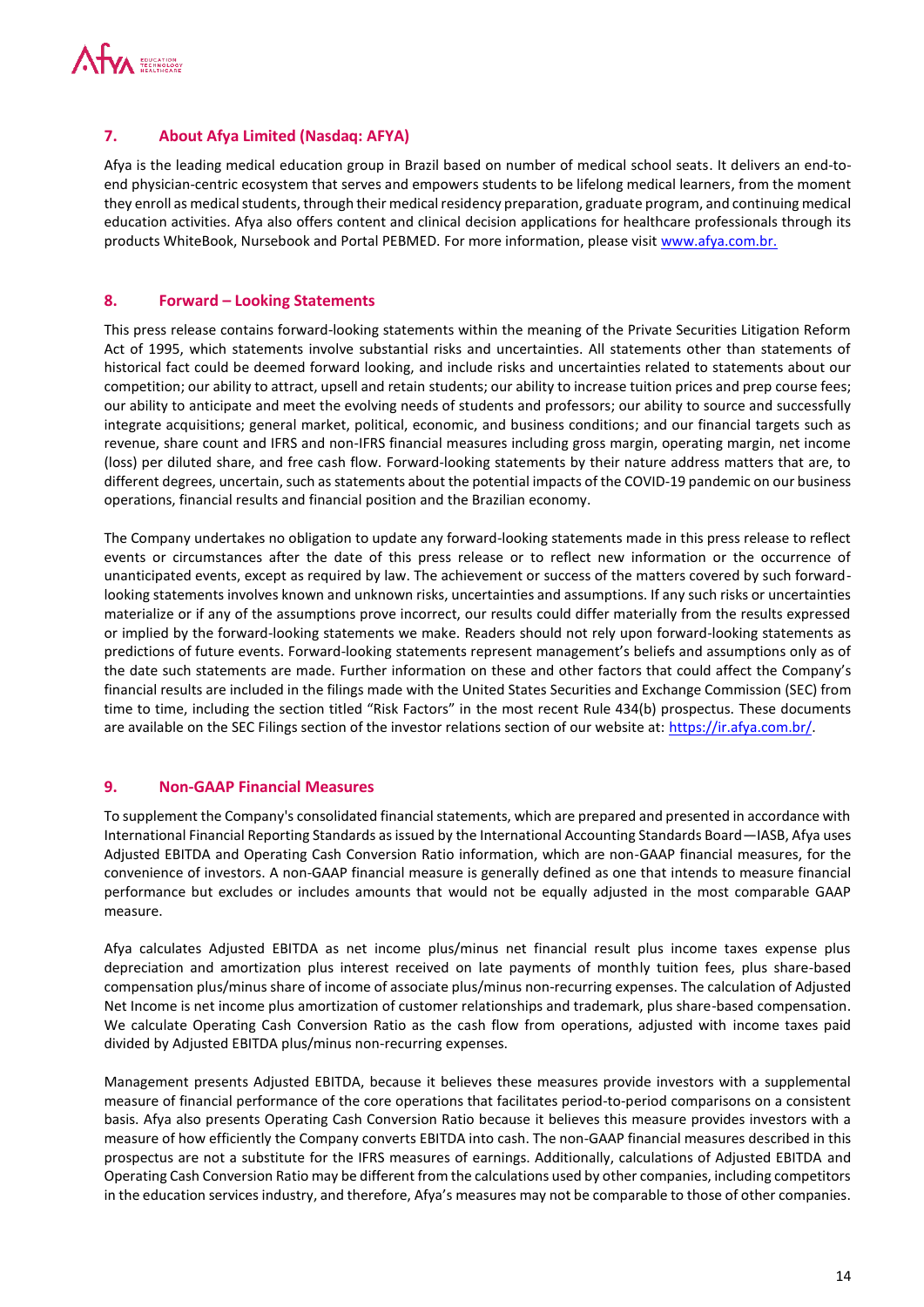

## **10. Investor Relations Contact**

Renata Couto, Head of Investor Relations Phone: +55 31 3515.7564 | +55 31 98463.3341 E-mail: [renata.couto@afya.com.br](mailto:renata.couto@afya.com.br)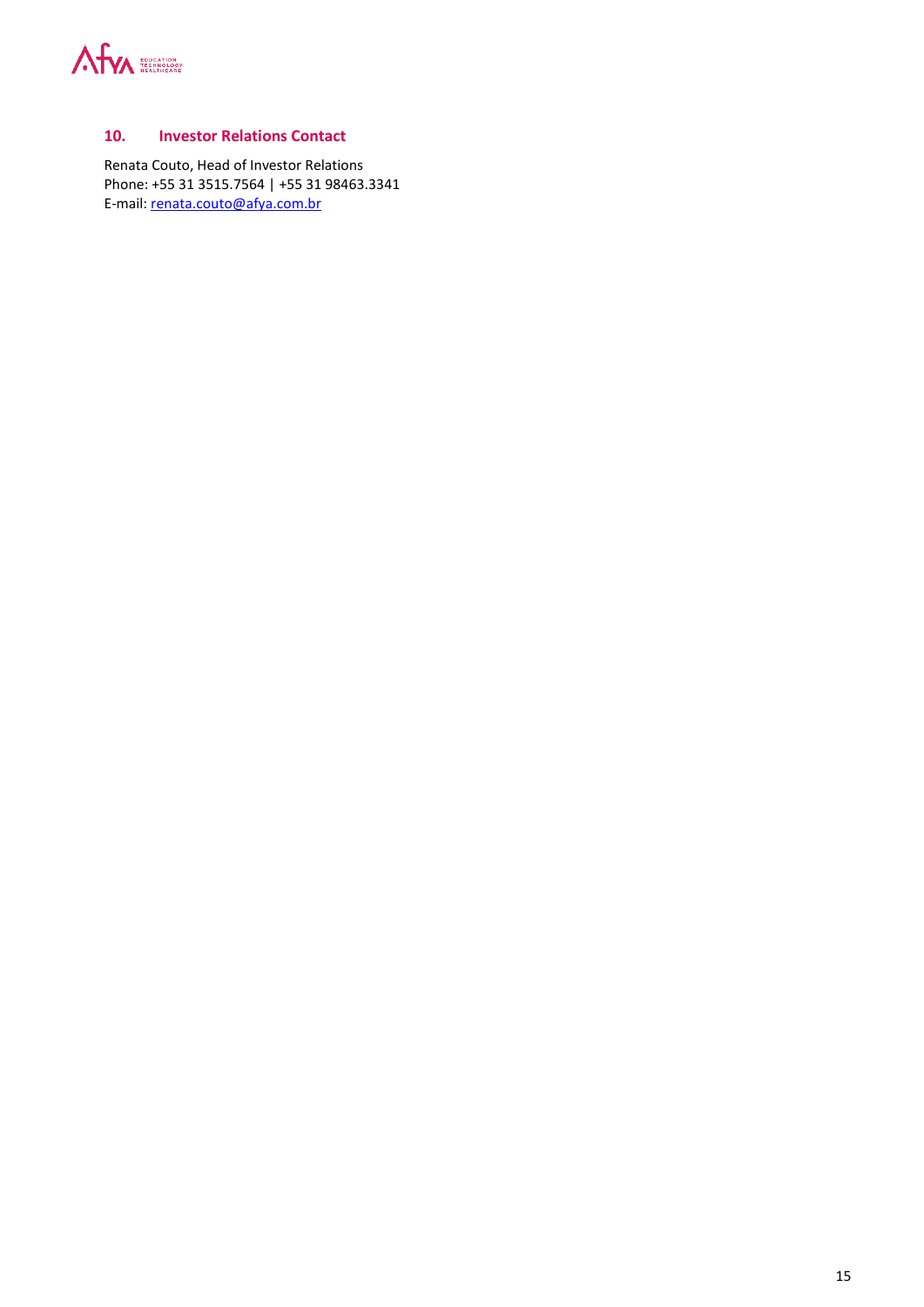

# **11. Financial Tables**

**C***onsolidated statements of income* 

# *For the three months period ended March 31, 2022 and 2021*

*(In thousands of Brazilian Reais, except earnings per share)*

|                                     | March 31, 2022<br>(unaudited) | March 31, 2021<br>(unaudited) |
|-------------------------------------|-------------------------------|-------------------------------|
|                                     |                               |                               |
| Net revenue                         | 566,324                       | 394,351                       |
| Cost of services                    | (186,730)                     | (126,492)                     |
| <b>Gross profit</b>                 | 379,594                       | 267,859                       |
| General and administrative expenses | (178, 514)                    | (130, 404)                    |
| Other (expenses) income, net        | (309)                         | 1,185                         |
| <b>Operating income</b>             | 200,771                       | 138,640                       |
| Finance income                      | 24,569                        | 13,815                        |
| Finance expenses                    | (81, 291)                     | (33, 672)                     |
| Finance result                      | (56, 722)                     | (19, 857)                     |
| Share of income of associate        | 4,240                         | 3,239                         |
| Income before income taxes          | 148,289                       | 122,022                       |
| Income taxes expenses               | (13, 347)                     | (8,674)                       |
| <b>Net income</b>                   | 134,942                       | 113,348                       |
| Other comprehensive income          |                               |                               |
| <b>Total comprehensive income</b>   | 134,942                       | 113,348                       |
| Income attributable to              |                               |                               |
| Equity holders of the parent        | 129,610                       | 108,090                       |
| Non-controlling interests           | 5,332                         | 5,258                         |
|                                     | 134,942                       | 113,348                       |
| <b>Basic earnings per share</b>     |                               |                               |
| Per common share                    | 1.42                          | 1.16                          |
| Diluted earnings per share          |                               |                               |
| Per common share                    | 1.42                          | 1.15                          |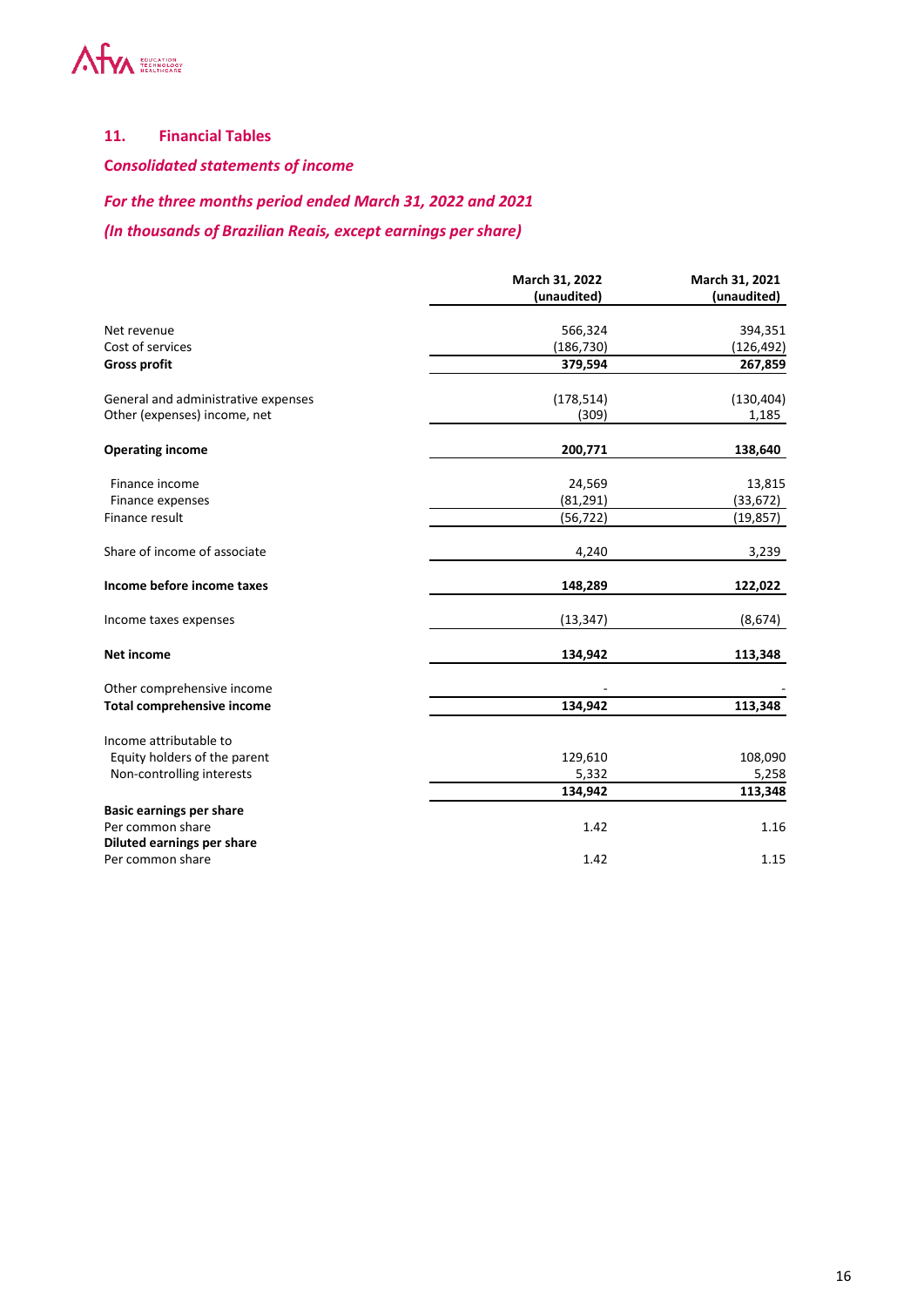

# *Consolidated balance sheets - For the three months period ended March 31, 2022 and December 31, 2021*

# *(In thousands of Brazilian Reais)*

|                                                     | March 31, 2022    |                     |
|-----------------------------------------------------|-------------------|---------------------|
|                                                     | (unaudited)       | December 31, 2021   |
| Assets                                              |                   |                     |
| <b>Current assets</b>                               |                   |                     |
| Cash and cash equivalents<br>Trade receivables      | 789,435           | 748,562<br>378,351  |
| Inventories                                         | 364,701<br>13,864 | 11,827              |
| Recoverable taxes                                   | 31,544            | 25,579              |
| Other assets                                        | 30,678            | 42,533              |
| <b>Total current assets</b>                         | 1,230,222         | 1,206,852           |
| Non-current assets                                  |                   |                     |
| Trade receivables                                   | 28,390            | 27,442              |
| Other assets                                        | 182,946           | 180,306             |
| Investment in associate                             | 51,163            | 48,477              |
| Property and equipment                              | 440,193           | 419,808             |
| Right-of-use assets                                 | 676,402           | 663,686             |
| Intangible assets                                   | 3,952,453         | 3,900,835           |
| <b>Total non-current assets</b>                     | 5,331,547         | 5,240,554           |
| <b>Total assets</b>                                 | 6,561,769         | 6,447,406           |
| <b>Liabilities</b>                                  |                   |                     |
| <b>Current liabilities</b>                          |                   |                     |
| Trade payables                                      | 57,066            | 59,098              |
| Loans and financing                                 | 142,654           | 128,720             |
| Lease liabilities                                   | 27,750            | 24,955              |
| Accounts payable to selling shareholders            | 264,520           | 239,849             |
| Notes payable                                       | 15,306            | 14,478              |
| Advances from customers                             | 111,541           | 114,585             |
| Labor and social obligations                        | 152,438           | 131,294             |
| Taxes payable                                       | 30,059            | 26,715              |
| Income taxes payable                                | 11,608            | 11,649              |
| Other liabilities                                   | 13,205            | 15,163              |
| <b>Total current liabilities</b>                    | 826,147           | 766,506             |
| <b>Non-current liabilities</b>                      |                   |                     |
| Loans and financing                                 | 1,246,187         | 1,246,156           |
| Lease liabilities                                   | 705,670           | 689,130             |
| Accounts payable to selling shareholders            | 433,893           | 439,977             |
| Notes payable                                       | 55,574            | 58,248              |
| Taxes payable                                       | 95,341            | 96,598              |
| Provision for legal proceedings                     | 152,106           | 148,287             |
| Other liabilities                                   | 2,394             | 2,486               |
| <b>Total non-current liabilities</b>                | 2,691,165         | 2,680,882           |
| <b>Total liabilities</b>                            | 3,517,312         | 3,447,388           |
| <b>Equity</b>                                       |                   |                     |
| Share capital                                       | 17                | 17                  |
| Additional paid-in capital                          |                   | 2,375,344           |
| Share-based compensation reserve                    | 2,375,344         | 94,101              |
| Treasury stock                                      | 97,030            | (152, 630)          |
| Retained earnings                                   | (241, 393)        |                     |
|                                                     | 760,927           | 631,317             |
| Equity attributable to equity holders of the parent | 2,991,925         | 2,948,149           |
| Non-controlling interests<br><b>Total equity</b>    | 52,532            | 51,869<br>3,000,018 |
|                                                     | 3,044,457         |                     |
| <b>Total liabilities and equity</b>                 | 6,561,769         | 6,447,406           |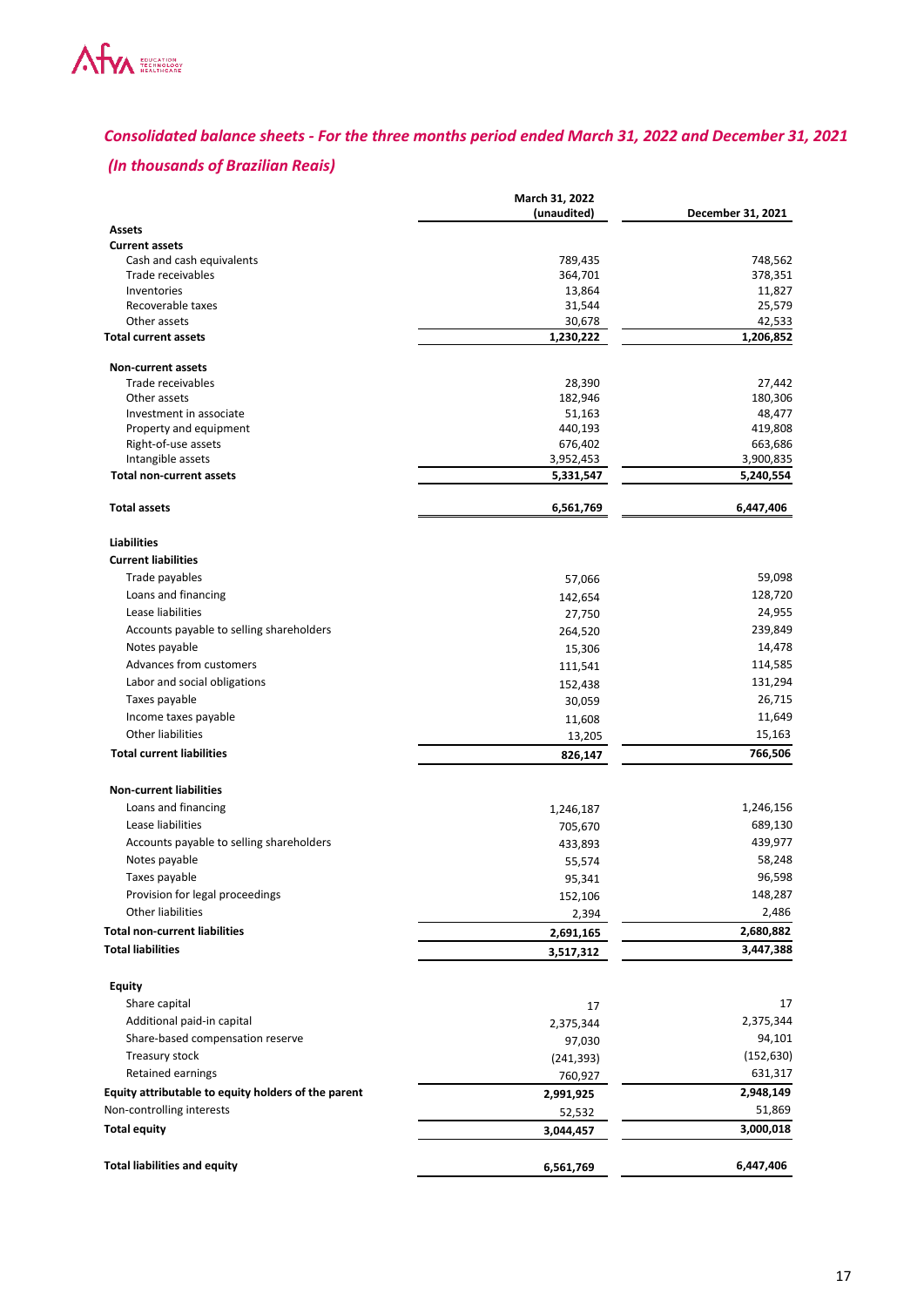

*Consolidated statements of cash flow - For the three months period ended March 31, 2022 and 2021* 

# *(In thousands of Brazilian Reais)*

|                                                        | March 31, 2022<br>(unaudited) | March 31, 2021<br>(unaudited) |
|--------------------------------------------------------|-------------------------------|-------------------------------|
| <b>Operating activities</b>                            |                               |                               |
| Income before income taxes                             | 148,289                       | 122,022                       |
| Adjustments to reconcile income before income taxes    |                               |                               |
| Depreciation and amortization                          | 48,387                        | 31,651                        |
| Disposals of property and equipment                    | 319                           | 26                            |
| Disposals of intangible                                | 2,894                         |                               |
| Allowance for doubtful accounts                        | 14,983                        | 11,065                        |
| Share-based compensation expense                       | 2,929                         | 14,009                        |
| Net foreign exchange differences                       | 126                           | (3,988)                       |
| Accrued interest                                       | 46,106                        | 12,285                        |
| Accrued lease interest                                 | 20,641                        | 13,120                        |
| Share of income of associate                           | (4, 240)                      | (3,239)                       |
| Provision for legal proceedings                        | 3,819                         | 2,002                         |
| <b>Changes in assets and liabilities</b>               |                               |                               |
| Trade receivables                                      | (576)                         | (33, 229)                     |
| Inventories                                            | (2,037)                       | (2,077)                       |
| Recoverable taxes                                      | (5,965)                       | 779                           |
| Other assets                                           | 9,263                         | 1,550                         |
| Trade payables                                         | (2,736)                       | 7,088                         |
| Taxes payables                                         | 2,357                         | 729                           |
| Advances from customers                                | (9,229)                       | 13,582                        |
| Labor and social obligations                           | 21,074                        | 9,046                         |
| <b>Other liabilities</b>                               | (2,839)                       | (2, 341)                      |
|                                                        | 293,565                       | 194,080                       |
| Income taxes paid                                      | (14, 850)                     | (14, 801)                     |
| Net cash flows from operating activities               | 278,715                       | 179,279                       |
|                                                        |                               |                               |
| <b>Investing activities</b>                            |                               |                               |
| Acquisition of property and equipment                  | (30, 670)                     | (23,056)                      |
| Dividends received                                     | 1,554                         | 5,770                         |
| Acquisition of intangibles assets                      | (21,680)                      | (9,866)                       |
| Payments of notes payable                              | (3,614)                       | (2,628)                       |
| Acquisition of subsidiaries, net of cash acquired      | (47, 904)                     | (150, 483)                    |
| Net cash flows used in investing activities            | (102, 314)                    | (180, 263)                    |
|                                                        |                               |                               |
| <b>Financing activities</b>                            |                               |                               |
| Payments of loans and financing                        | (14, 494)                     | (2,010)                       |
| Payments of lease liabilities                          | (27, 476)                     | (17, 509)                     |
| Treasury shares                                        | (88, 763)                     | (64, 752)                     |
| Dividends paid to non-controlling interests            | (4,669)                       | (4, 275)                      |
|                                                        |                               |                               |
| Net cash flows from (used in) financing activities     | (135,402)                     | (88,546)                      |
| Net foreign exchange differences                       | (126)                         | 3,984                         |
| Net increase in cash and cash equivalents              | 40,873                        | (85,546)                      |
| Cash and cash equivalents at the beginning of the year | 748,562                       | 1,045,042                     |
| Cash and cash equivalents at the end of the year       | 789,435                       | 959,496                       |